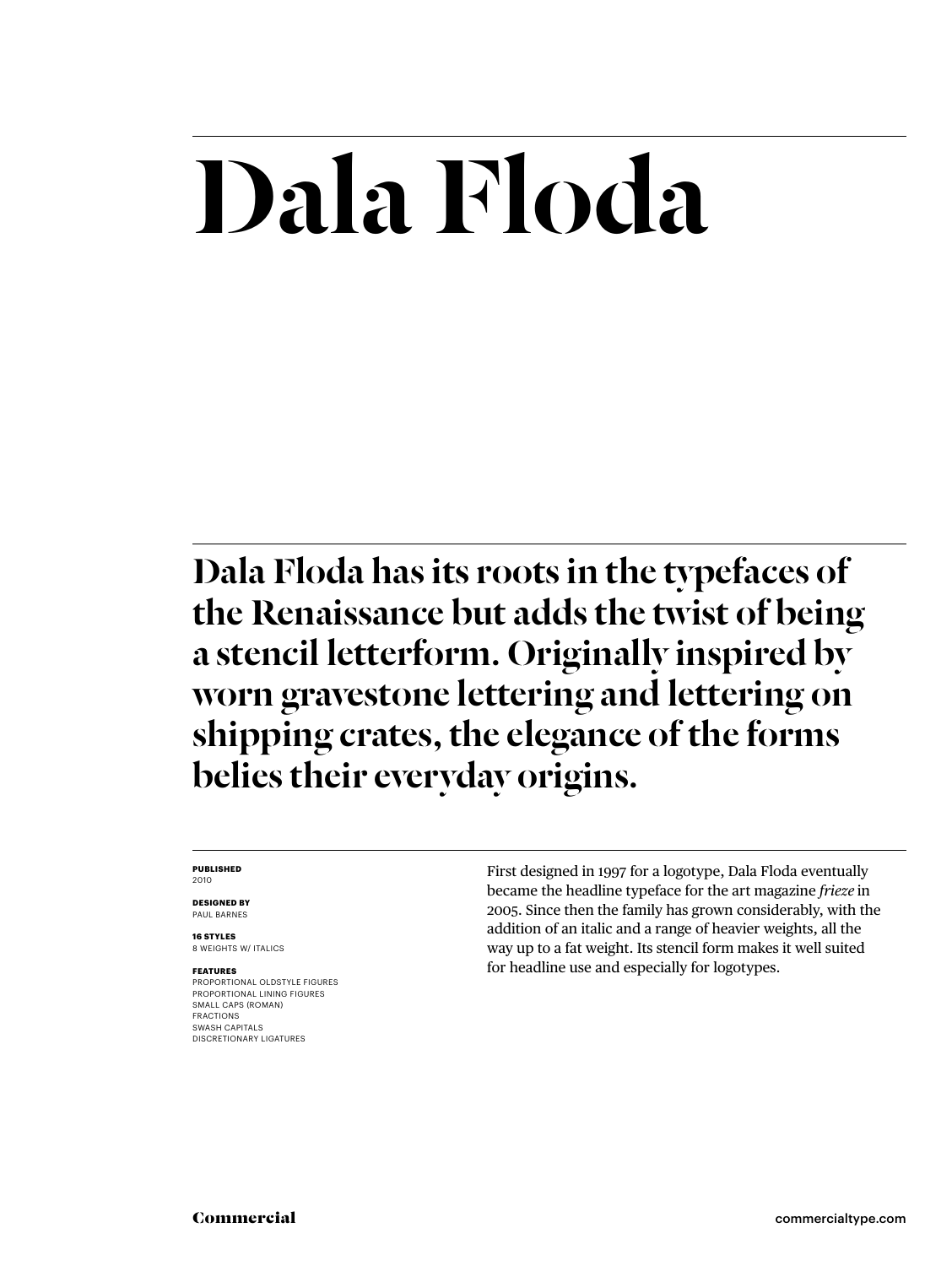Dala Floda Roman *Dala Floda Italic* Dala Floda Roman No. 2 *Dala Floda Italic No. 2* Dala Floda Medium *Dala Floda Medium Italic* **Dala Floda Bold** *Dala Floda Bold Italic* Dala Floda Black *Dala Floda Black Italic* Dala Floda Fat *Dala Floda Fat Italic*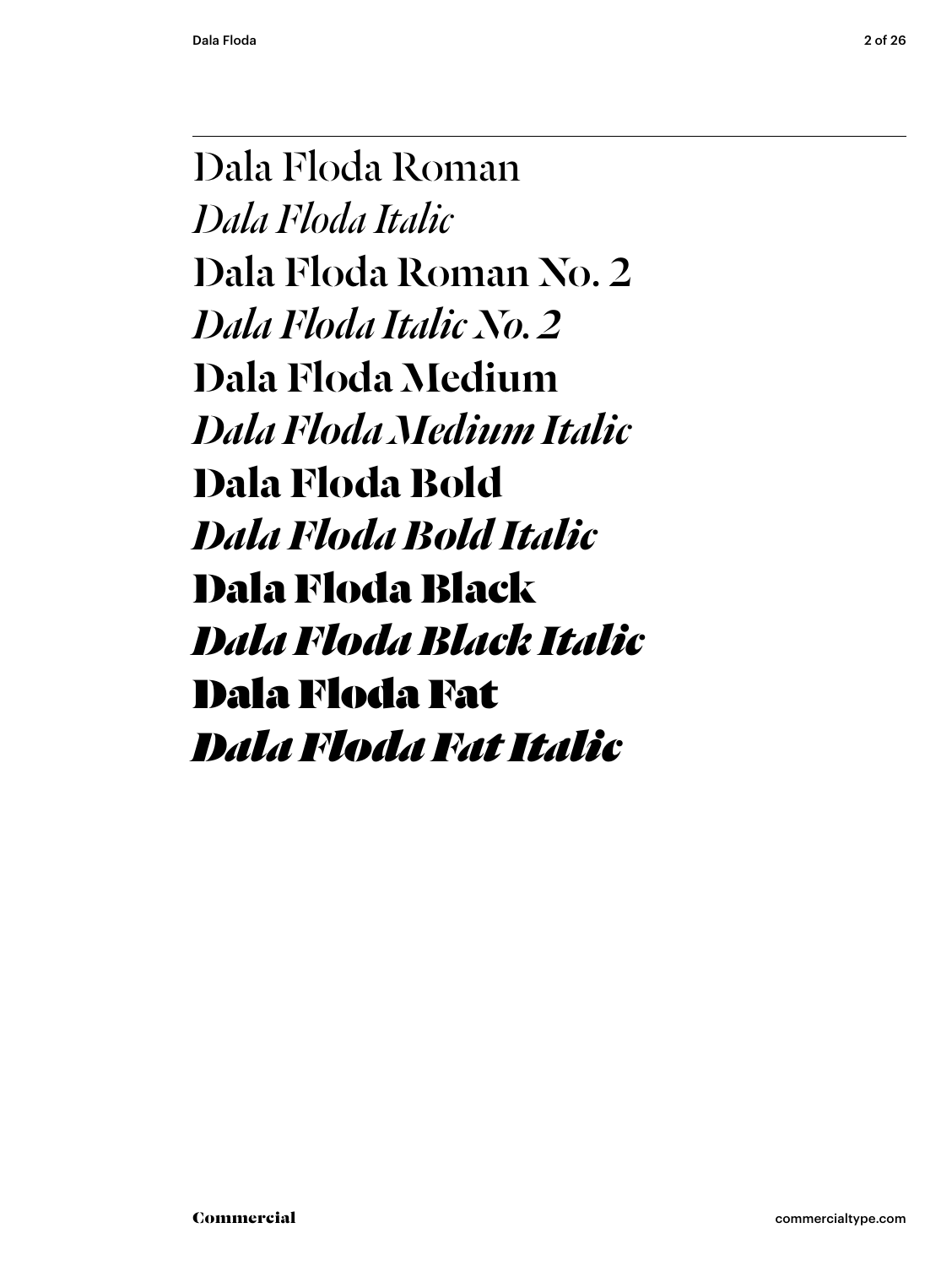# Officiation KVITSOY Distinctive

DALA FLODA ROMAN, 100 PT [ALTERNATE Y, DISCRETIONARY ct LIGATURE]

Contributes e AVTIOUE Bichromatic

DALA FLODA ITALIC, 100 PT [SWASH A Q]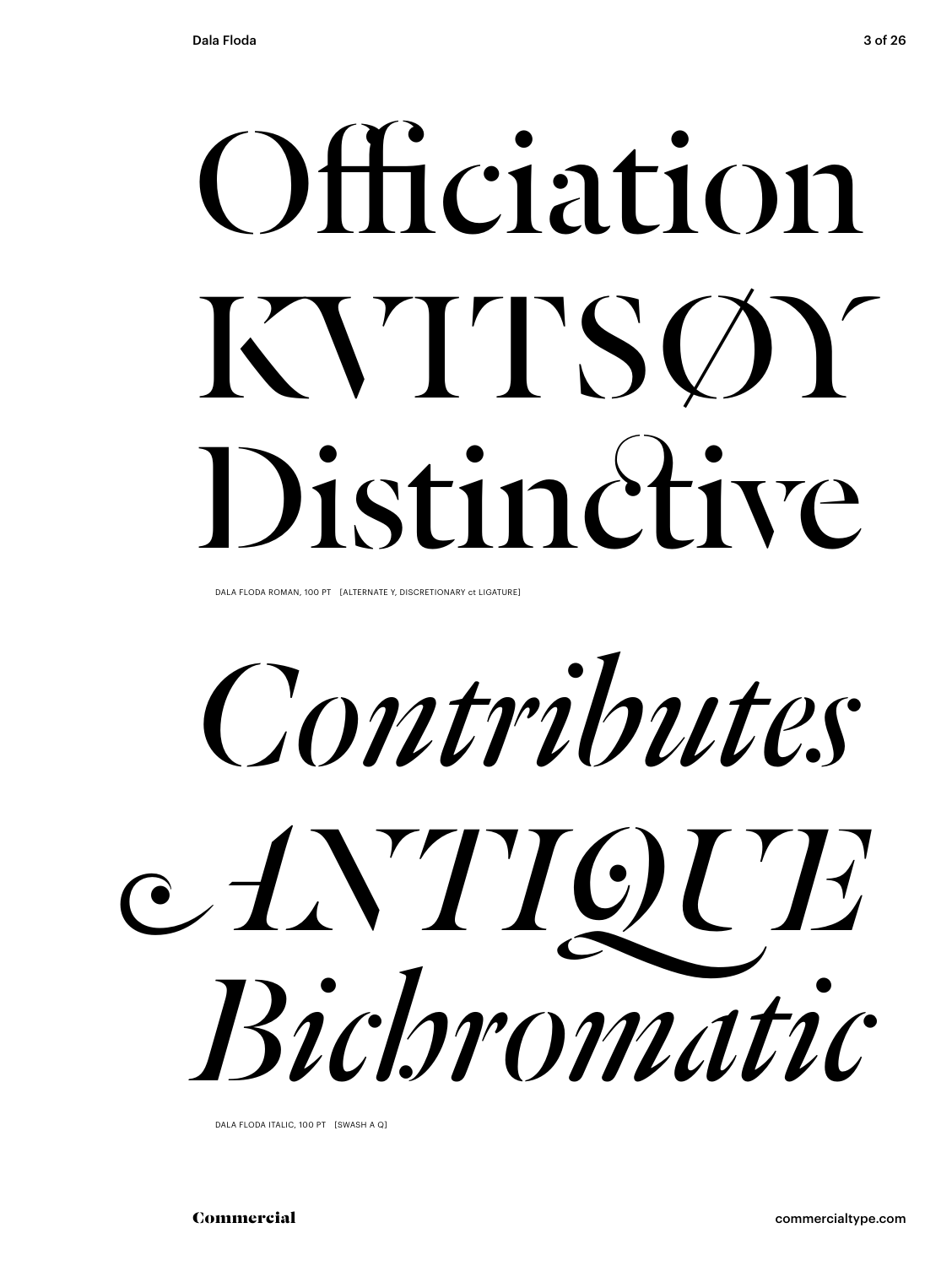## Kilometre LISKOVA Vidigueira DALA FLODA ROMAN NO. 2, 100 PT



DALA FLODA ITALIC NO. 2, 100 PT [DISCRETIONARY ct LIGATURE, SWASH Ex z, ALTERNATE Q]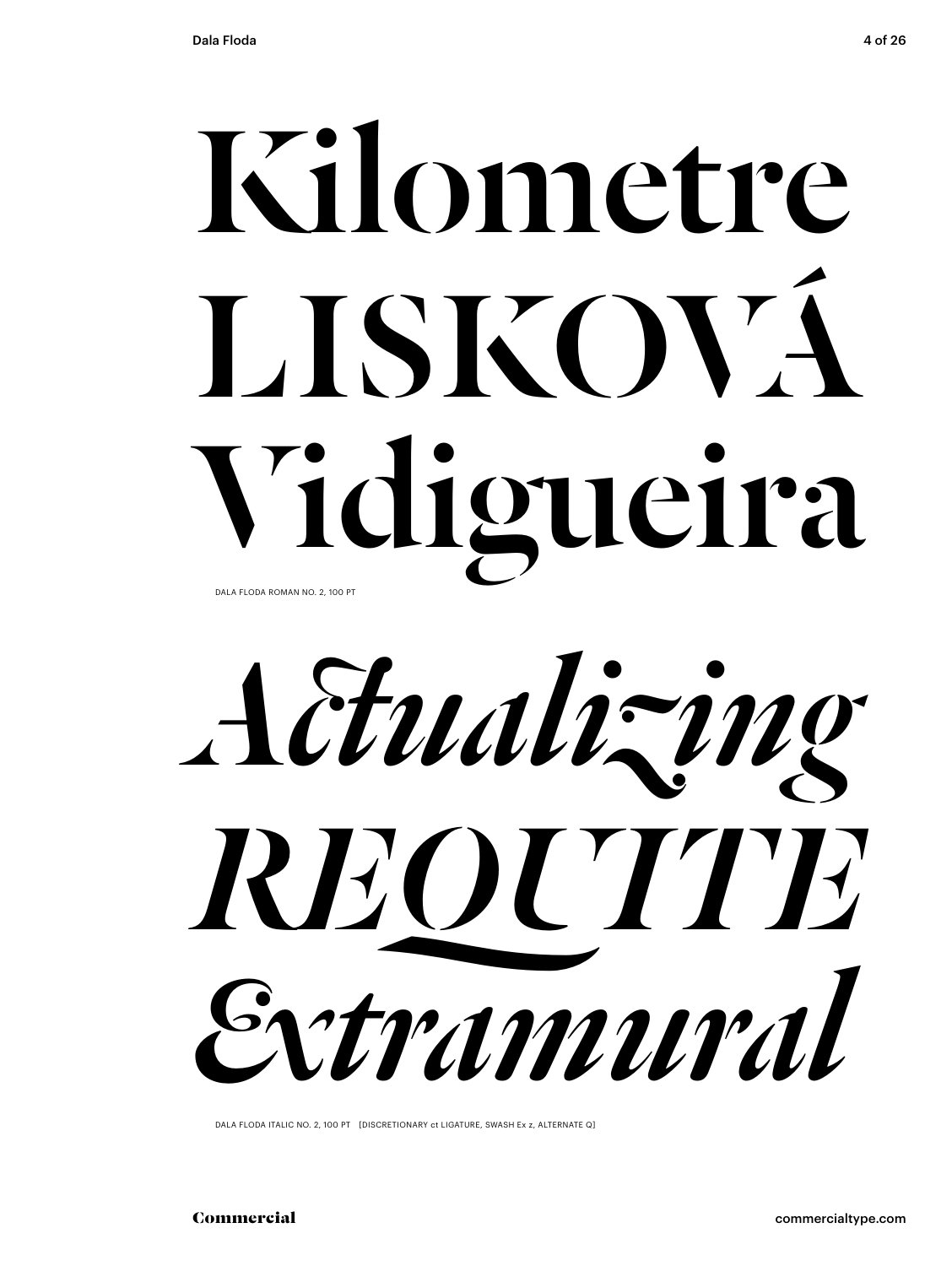## Português DUKOVÉ Anthology DALA FLODA MEDIUM, 100 PT

*Becloaking LINGERS Mailroom*

DALA FLODA MEDIUM ITALIC, 100 PT [SWASH k R M]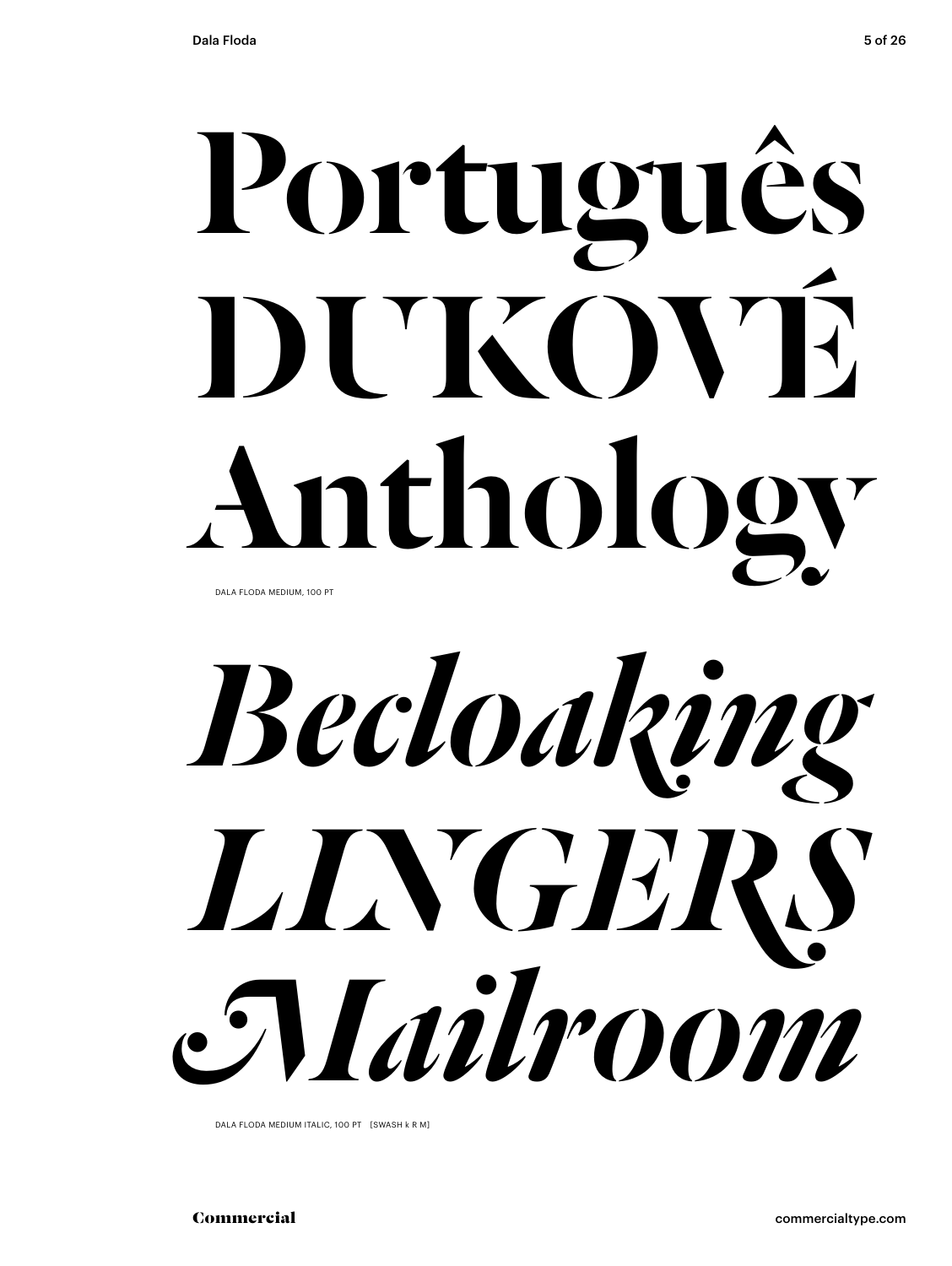# Caractère GORELE Lancaster

DALA FLODA BOLD, 100 PT [DISCRETIONARY st LIGATURE]

Waitsfield FETESTI Theatrical

DALA FLODA BOLD ITALIC, 100 PT [SWASH W TH, ROMANIAN S COMMA ACCENT]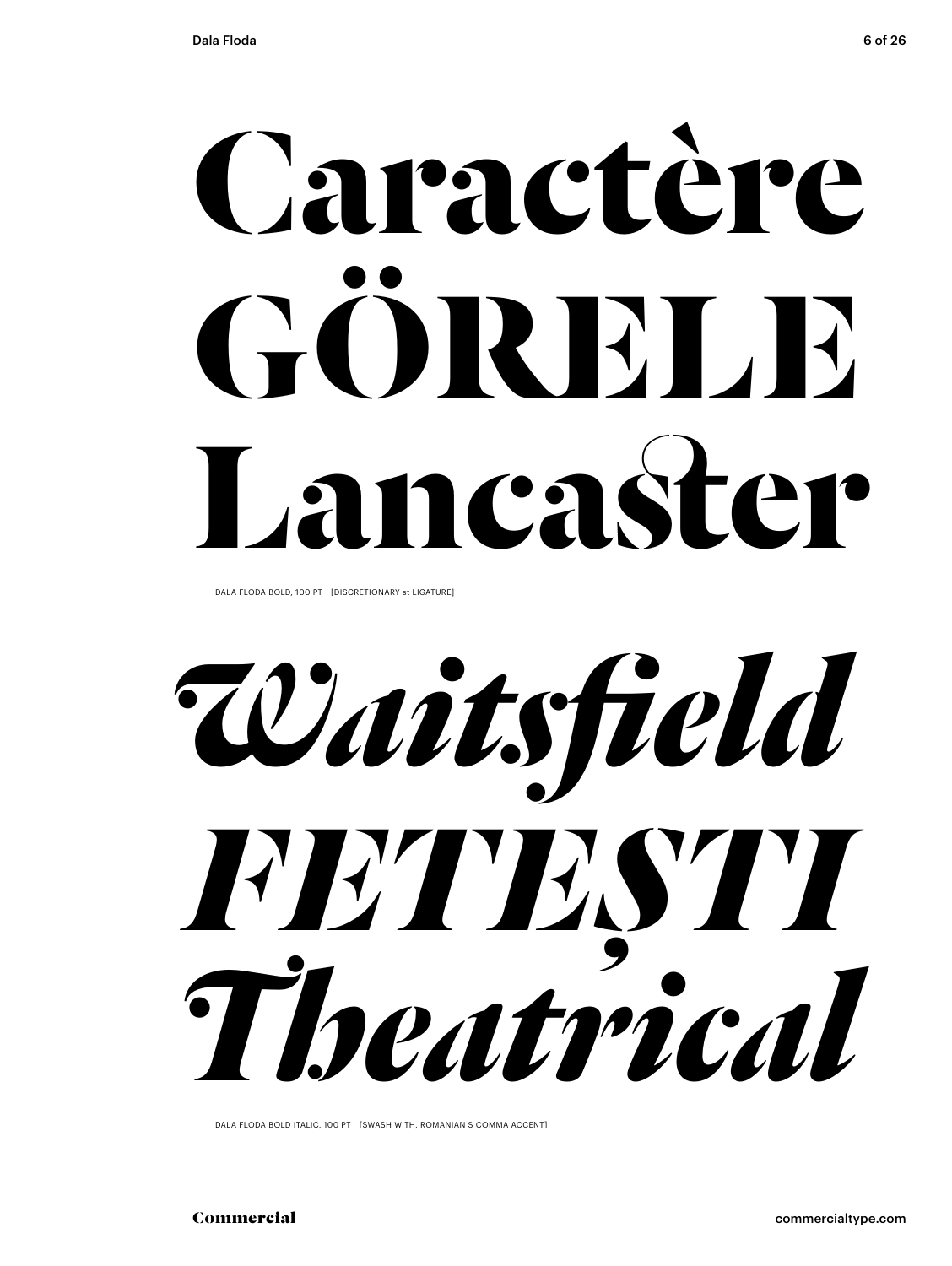## Schriften KOŽANY Mitigates DALA FLODA BLACK, 100 PT [ALTERNATE Y]

*Bakerloo HINDER Szechuan*

DALA FLODA BLACK ITALIC, 100 PT [ALTERNATE h]

Commercial commercialtype.com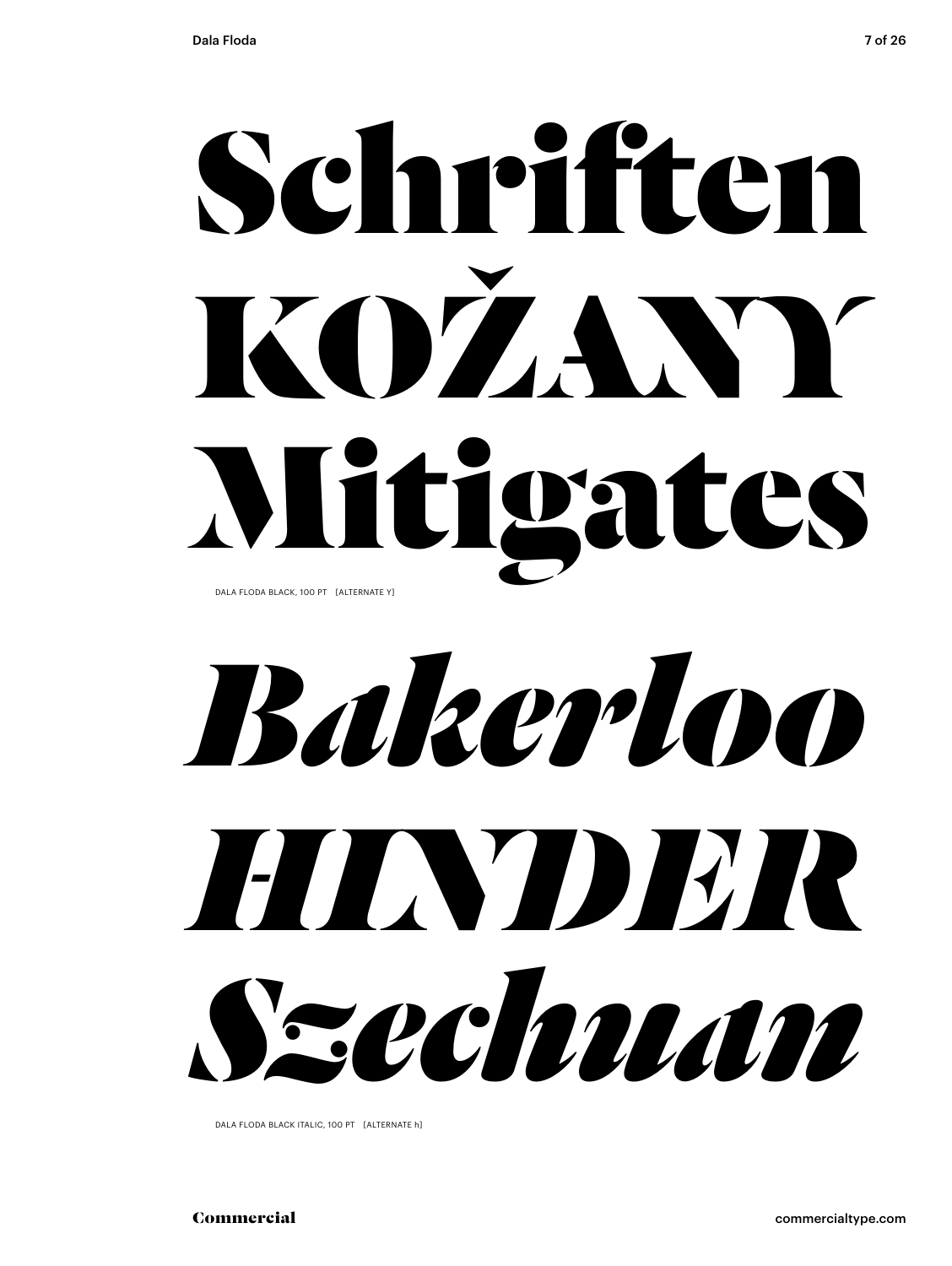# Gießofen RNIK Antearna

DALA FLODA FAT, 100 PT

Wupsion BOSOUT Nintae

DALA FLODA FAT ITALIC, 100 PT [SWASH E M Q]

commercialtype.com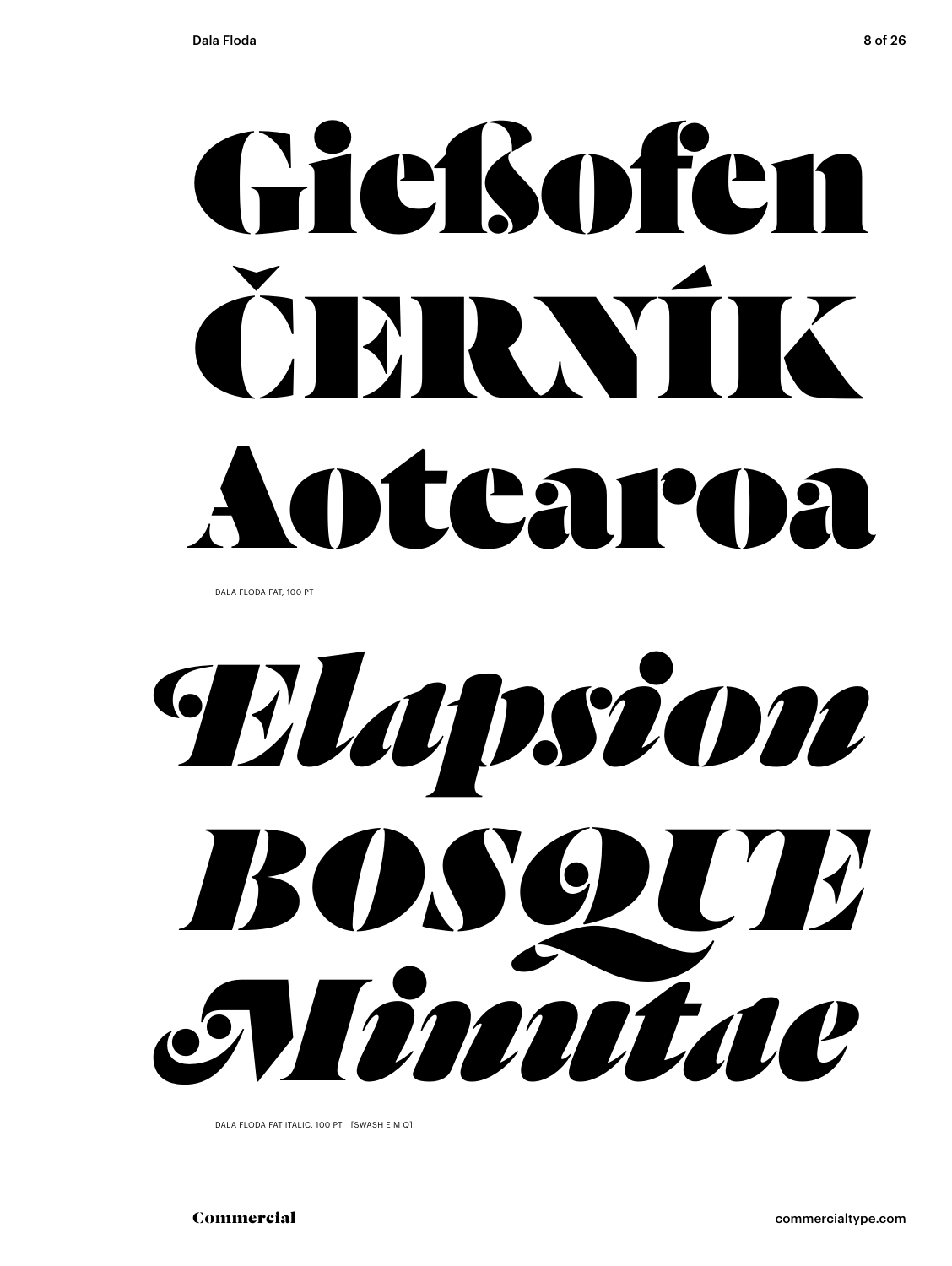## DILIGENTLY Caractéristique BREUKELEN Gleichmäßigen

DALA FLODA ROMAN, 70 PT [DISCRETIONARY ct st LIGATURES]

### **CYNTEGEIRUS** Huntingdonshire PHILOSOPHY Northumherland,

DALA FLODA ITALIC, 70 PT [SWASH Y d]

commercialtype.com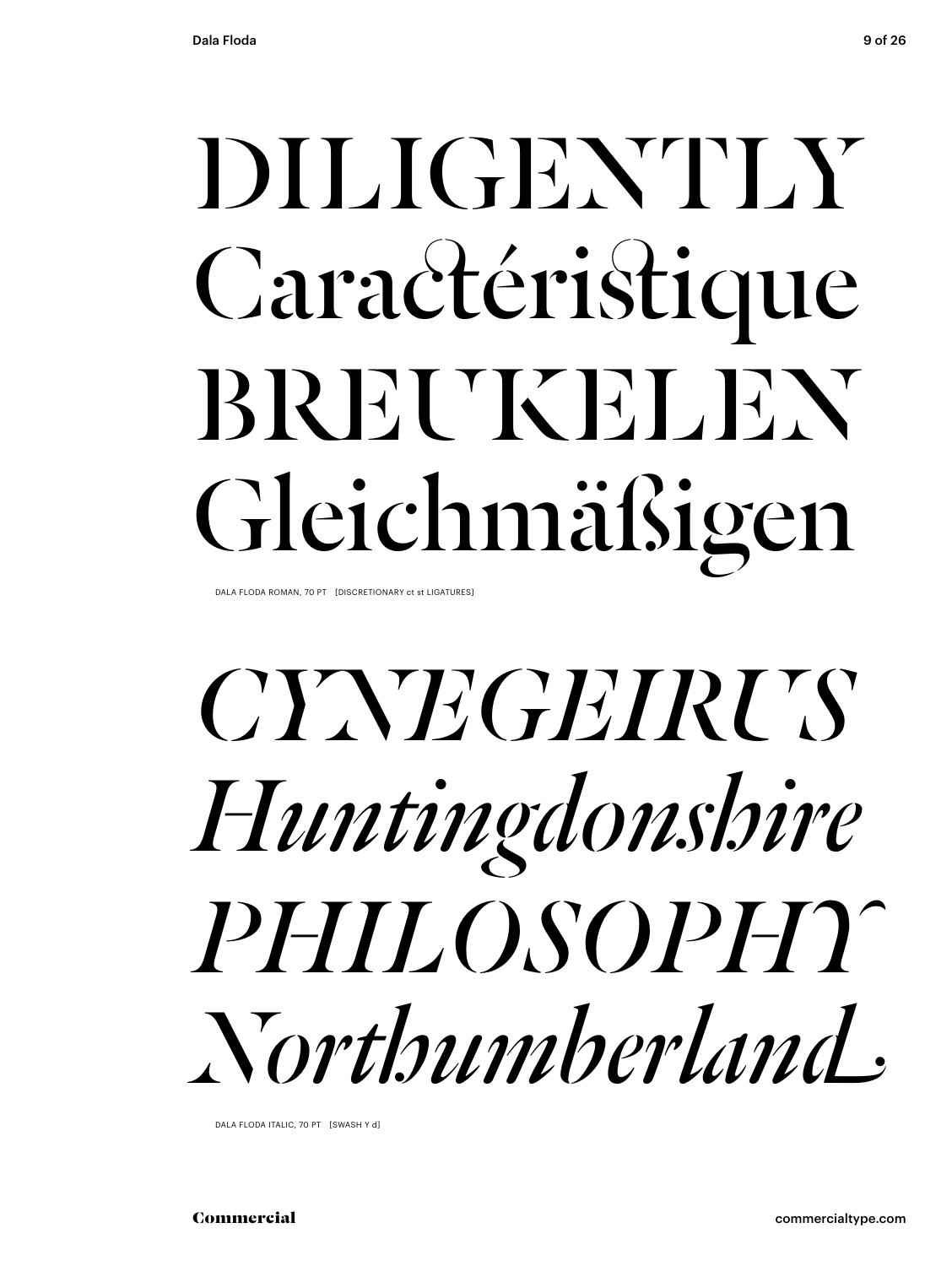## MACKERELS Dematerializes WORTHIEST Kjósarhreppur

DALA FLODA ROMAN NO. 2, 70 PT



DALA FLODA ITALIC NO. 2, 70 PT [SWASH G R, ALTERNATE h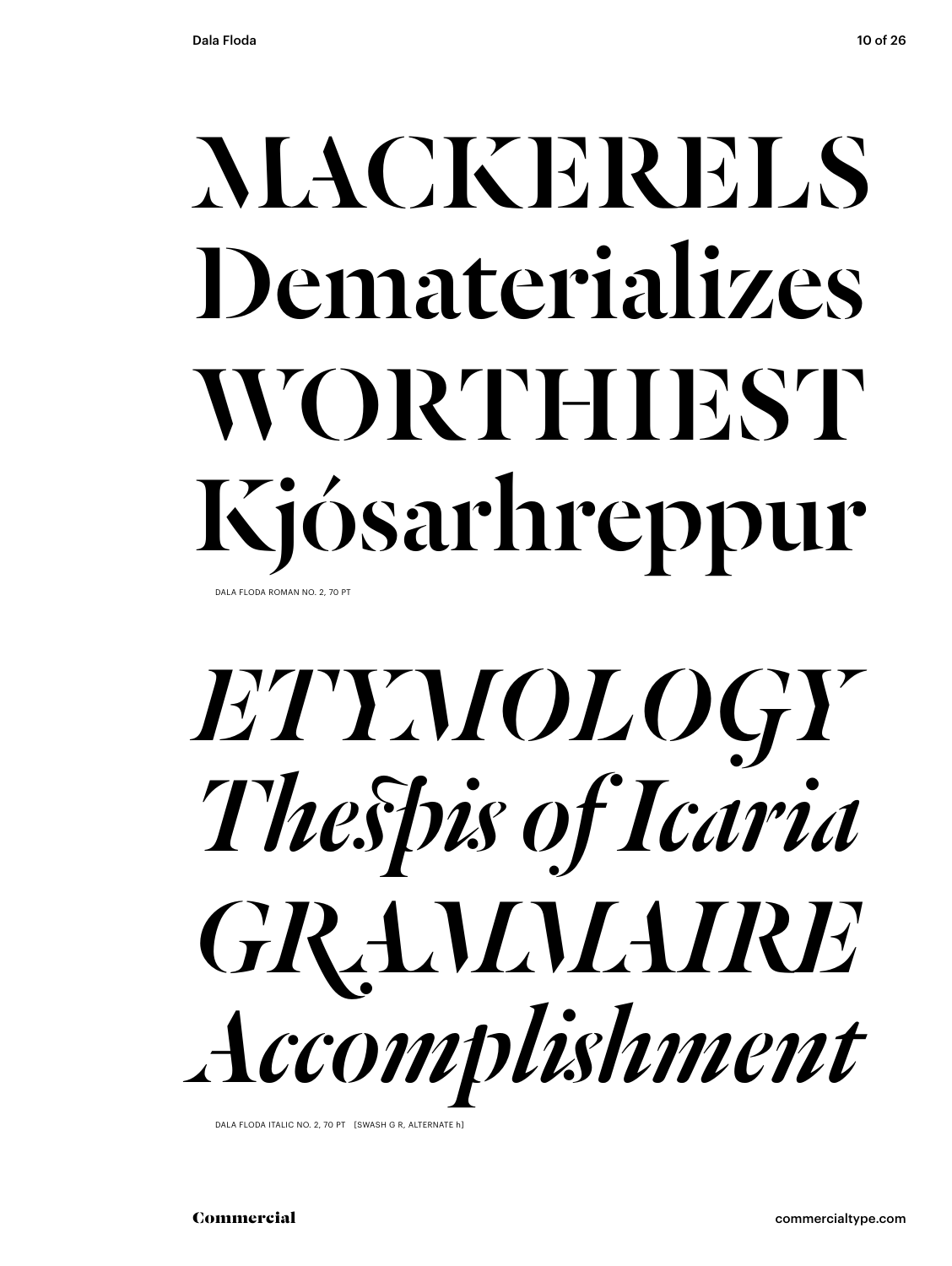### EXHIBITION Internationale 92,425 MILES Northernmost

DALA FLODA MEDIUM, 70 PT



DALA FLODA MEDIUM ITALIC, 70 PT [SWASH N B]

Commercial commercialtype.com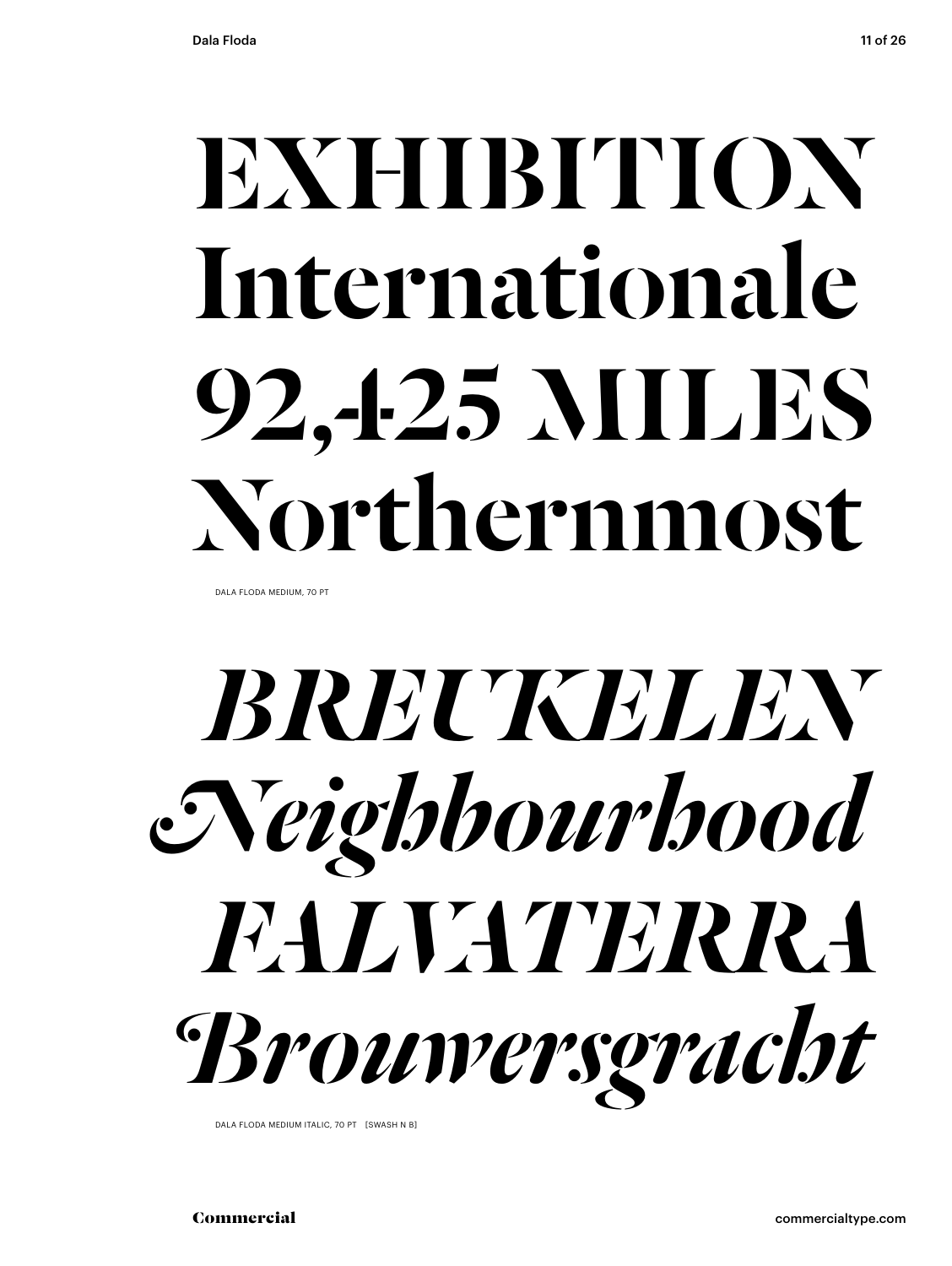### **SKJØNHAUG Drucktechnik CASTRICUM Increased 82%**

DALA FLODA BOLD, 70 PT



DALA FLODA BOLD ITALIC, 70 PT [SWASH N]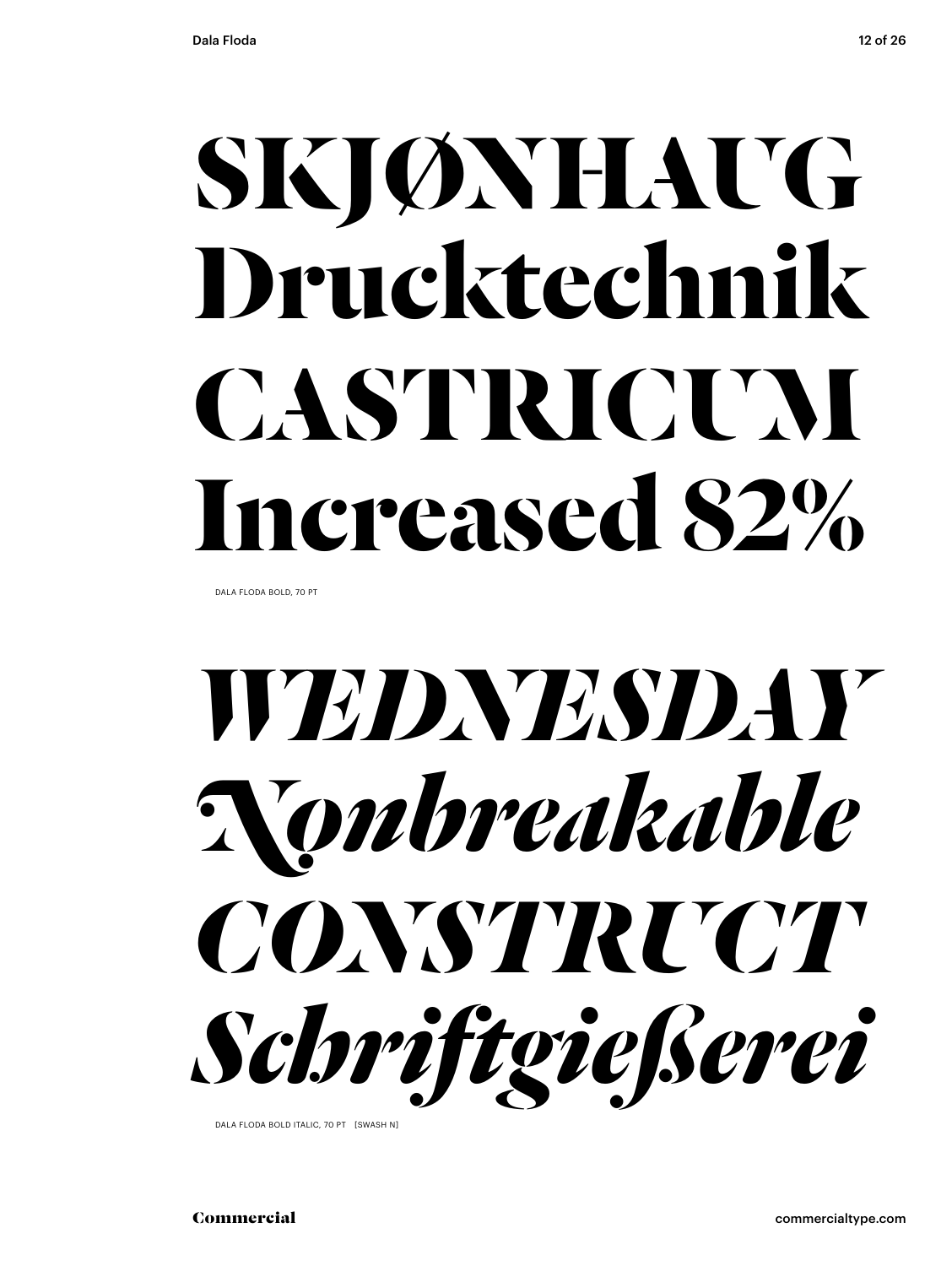### **COMMERCE** Bompensiere SEQUENCES Fluoroscopic

DALA FLODA BLACK, 70 PT



DALA FLODA BLACK ITALIC, 70 PT [SWASH E F N Y st]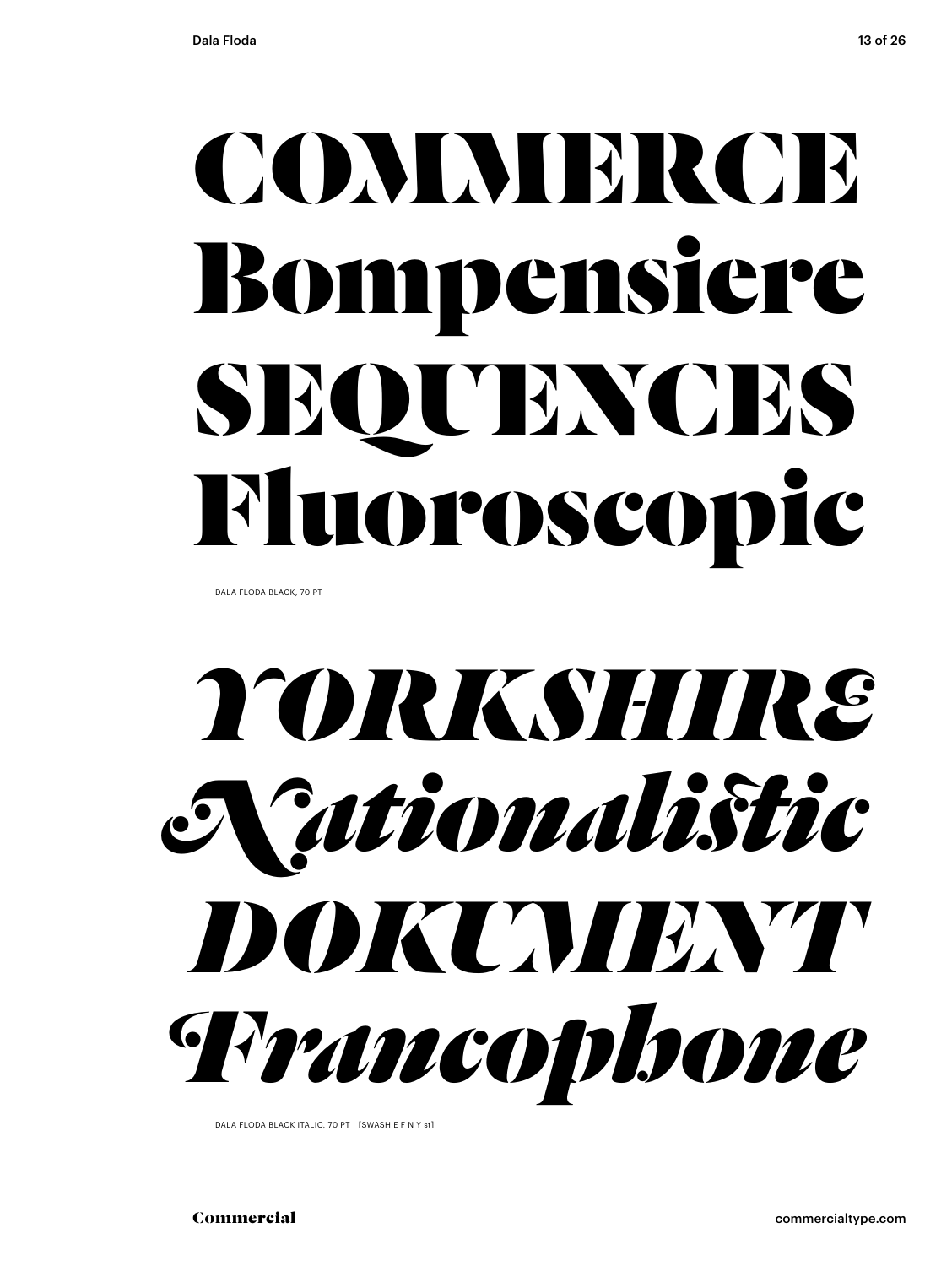## VESTVÅGØY Letterstaafje KYEMATIC Understand

DALA FLODA FAT, 70 PT [ALTERNATE Y]

## *MARKETER Cromstrijen ANTIQUITY Lithography*

DALA FLODA FAT ITALIC, 70 PT [SWASH A K Q Y]

Commercial commercialtype.com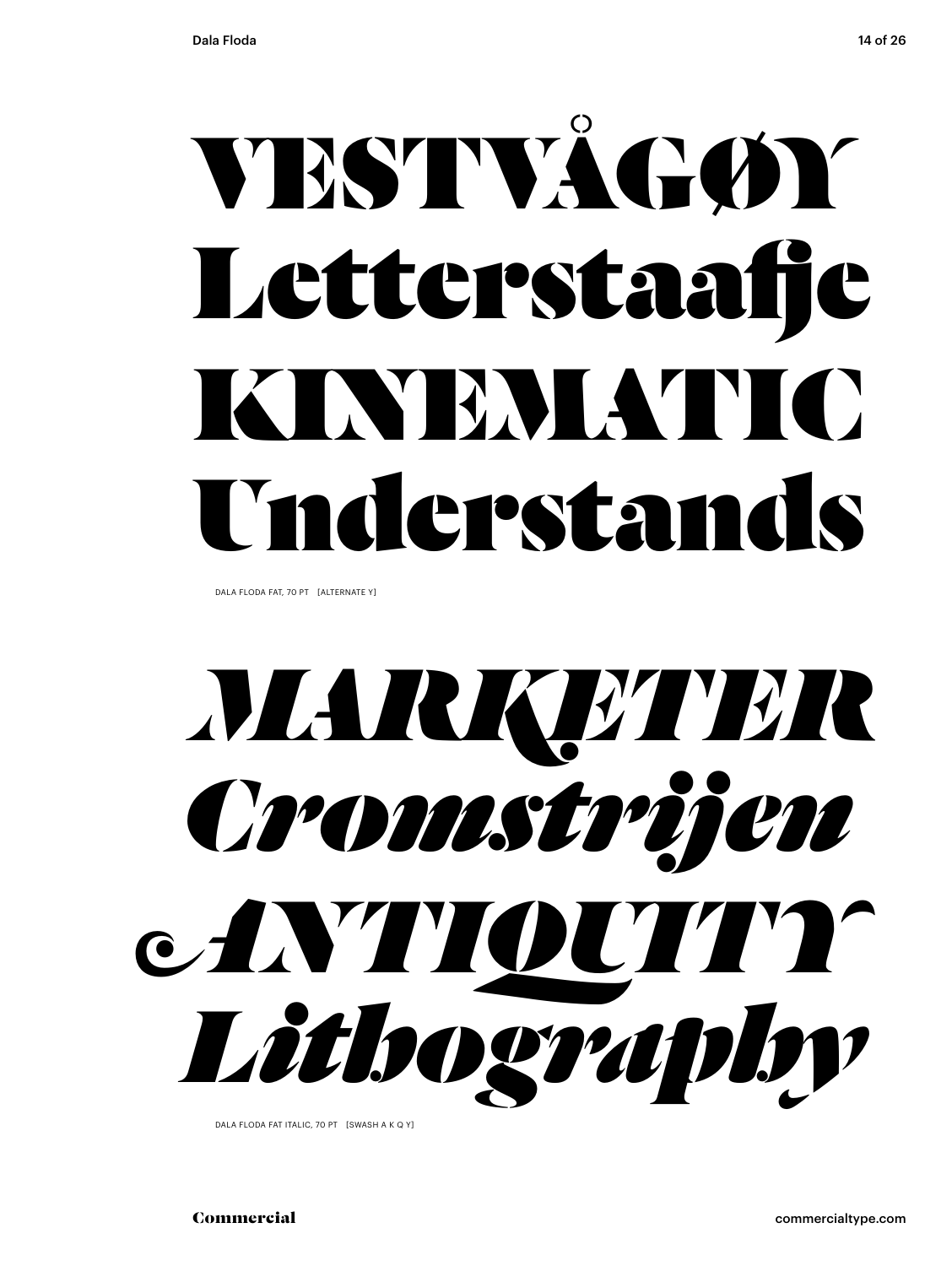#### COUNTY OF BERKSHIRE Sussex, Warwickshire, Suffolk Les Enfants jouent à la Russie

DALA FLODA ROMAN, 36 PT

### *FIUMEFREDDO DI SICILIA Coenraad Johannes van Houten Les situationnistes et l'automation*

DALA FLODA ITALIC, 36 PT [SWASH J n v, ALTERNATE h]

#### UNE HISTOIRE D'EAU, '58 Over 5% of tertiary industries Situationist Theses on Traffic

DALA FLODA ROMAN NO. 2, 36 PT

*THE ECONOMY OF CHINA 5 ⅔ cups thinly sliced mushrooms Kristiansund, Ålesund, Brattvåg*

DALA FLODA ITALIC NO. 2, 36 PT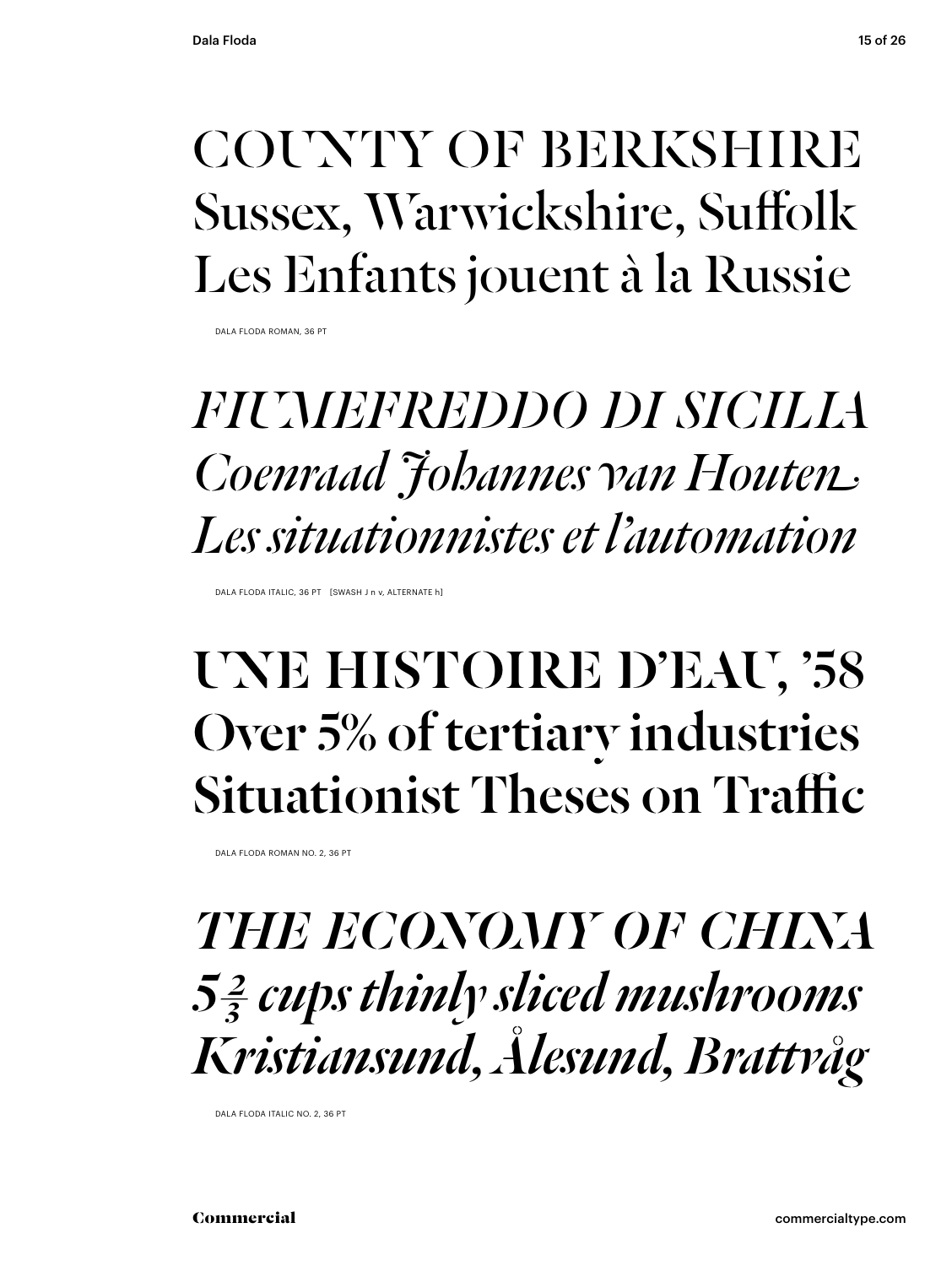#### PYRÉNÉES-ORIENTALES Jacobus Henricus van 't Hoff Dmitri Ivanovich Mendeleev

DALA FLODA MEDIUM, 36 PT

### *MÖRFELDEN-WALLDORF August Wilhelm von Hofmann 2 ½ teaspoons caramelized sugar*

DALA FLODA MEDIUM ITALIC, 36 PT [SWASH r]

### **GEORGSMARIENHÜTTE Seine-Saint-Denis, Essonne Petroșani, Roșiorii de Vede**

DALA FLODA BOLD, 36 PT [SWASH e]

#### *LONDON TO EDMONTON Geschichte und Entwicklung Brutalist architecture in 1951*

DALA FLODA BOLD ITALIC, 36 PT [SWASH G F w k, ALTERNATE h]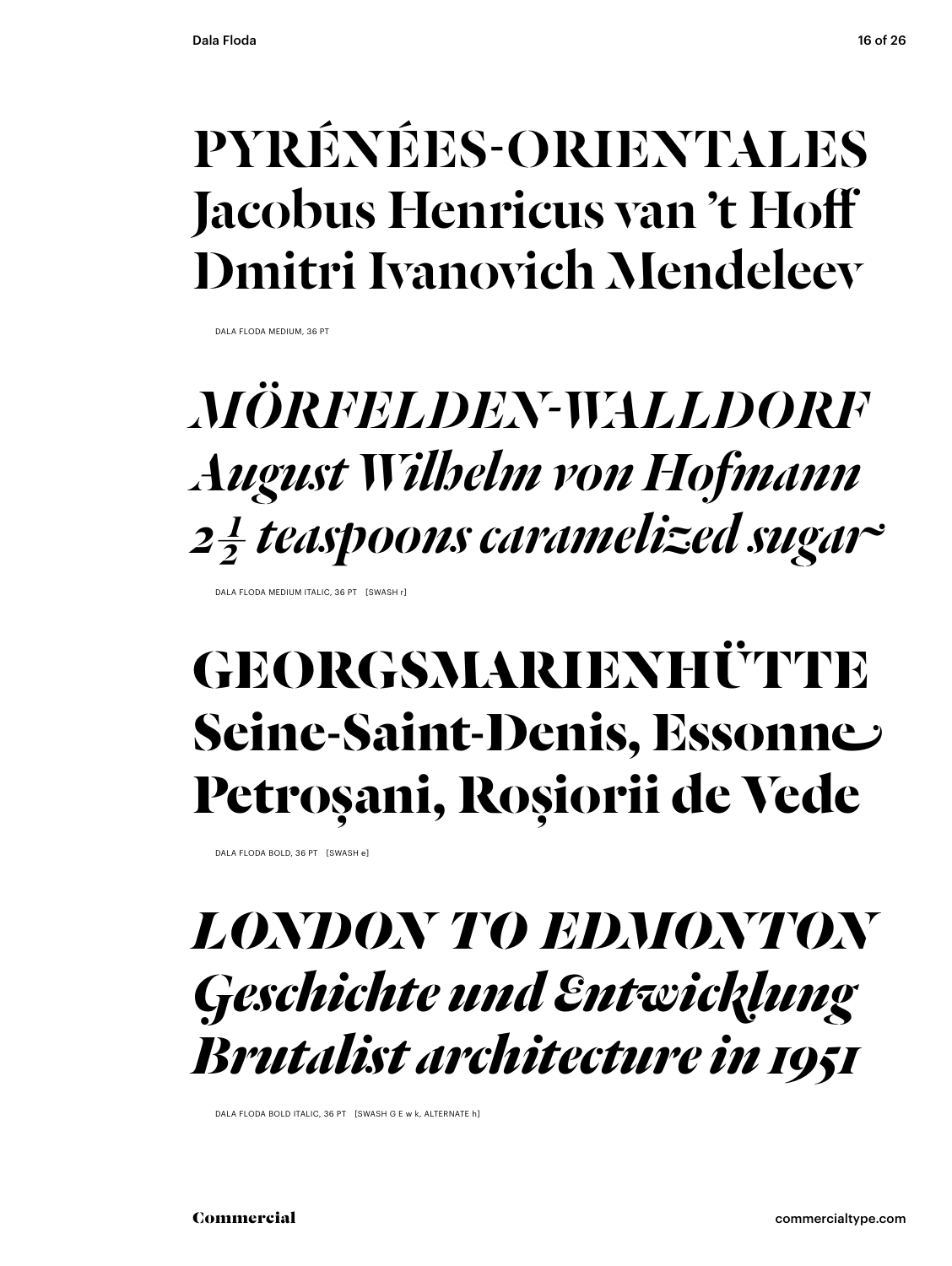### OVER 2,518 SOLD IN 1917 Apollodorus of Pergamon He joined the HBIA in 1976

DALA FLODA BLACK, 36 PT

### *UZANTOJ DE LA LINGVO Giacciano con Baruchella The population of 2,587,151*

DALA FLODA BLACK ITALIC, 36 PT [SWASH E, a]

### ARIANO NEL POLESINE Giacomo Luigi Ciamician Câmpulung Moldovenesc

DALA FLODA FAT, 36 PT

### *LE PETIT SOLDAT, 1963 Administrative division Johan August Arfwedson*

DALA FLODA FAT ITALIC, 36 PT [SWASH A]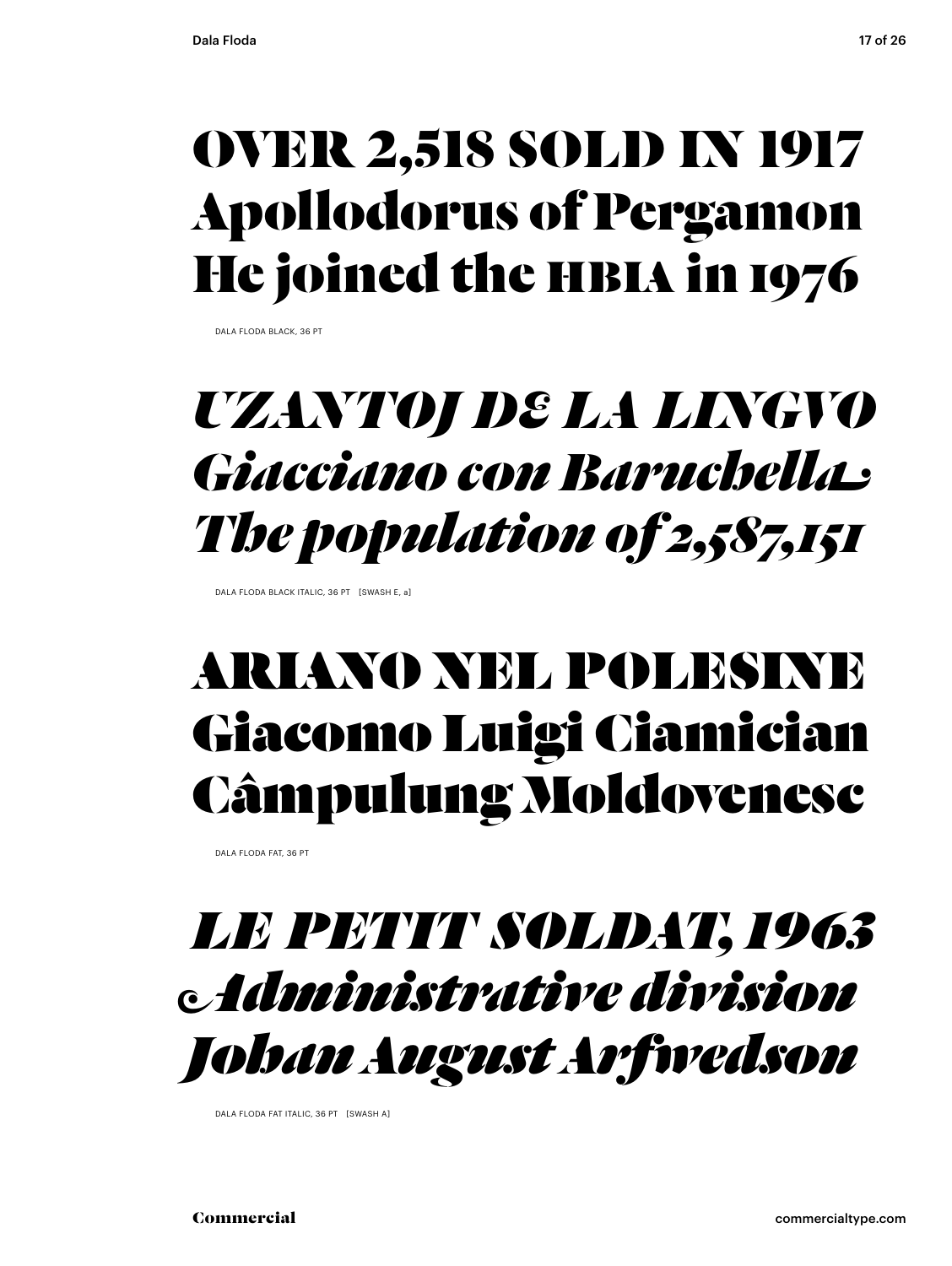GELSENKIRCHEN, DRESDEN, KASSEL De ACB (Asociación de Clubes de Baloncesto) *LUDOVIKO LAZARO ZAMENHOFO, (1887) In the early 14th century, 247,000 people lived in the*

DALA FLODA ROMAN, ITALIC ITALIC, 24 PT

GLINA, JASTREBARSKO, ANTUNOVAC Les plus belles escroqueries du monde, 1963 *DISTRITOS Y BARRIOS DE BARCELONA In France a variety reforms have been established*

DALA FLODA ROMAN NO. 2, ITALIC NO. 2, 24 PT

MÉROPE (1711), LE TRIUMVIRAT (1764) Amalgamated Banks of South Africa (ABSA) *LE PETIT PRINCE DE SAINT-EXUPÉRY* **Transport is one of the two primary industries** 

DALA FLODA MEDIUM, MEDIUM ITALIC, 24 PT [DISCRETIONARY sp st LIGATURE]

 **PUERTO OLÍMPICO DE BARCELONA Essai sur les mœurs et l'esprit des nations**  *HARDERWIJK, LOPIK, CROMSTRIJEN* **Alphen aan den Rijn, Eijsden, Barendrecht** 

DALA FLODA BOLD, BOLD ITALIC, 24 PT [SWASH A B E M R t]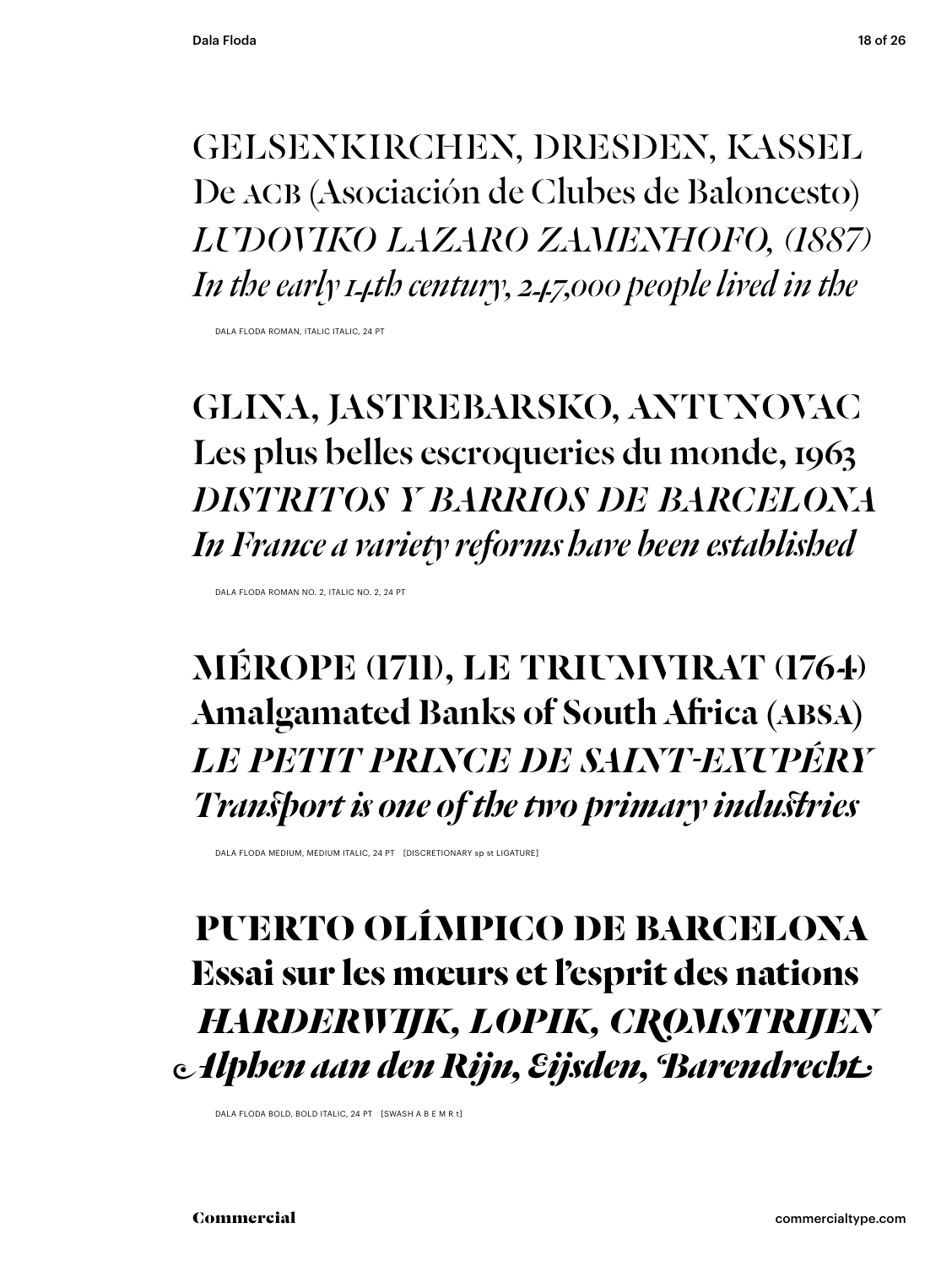#### FLOTZHEIM, MONHEIM, KÖLBURG Organización administrativa y política **TORRE DE MONCORVO, BELMONTE** Die Technik der Schriftgießerei hat sich

DALA FLODA BLACK BLACK ITALIC 24 PT. IDISCRETIONARY of LIGATURE SWASH & ALTERNATE ITALIC bL

#### YAVUZKEMAL, KÖPRÜBAŞI, KEŞAP 1246 municipal counties in the nation TE TAURA WHIRI I TE REO MĀORI Večinski delež prebivalstva, okoli 87%

DALA FLODA FAT, FAT ITALIC, 24 PT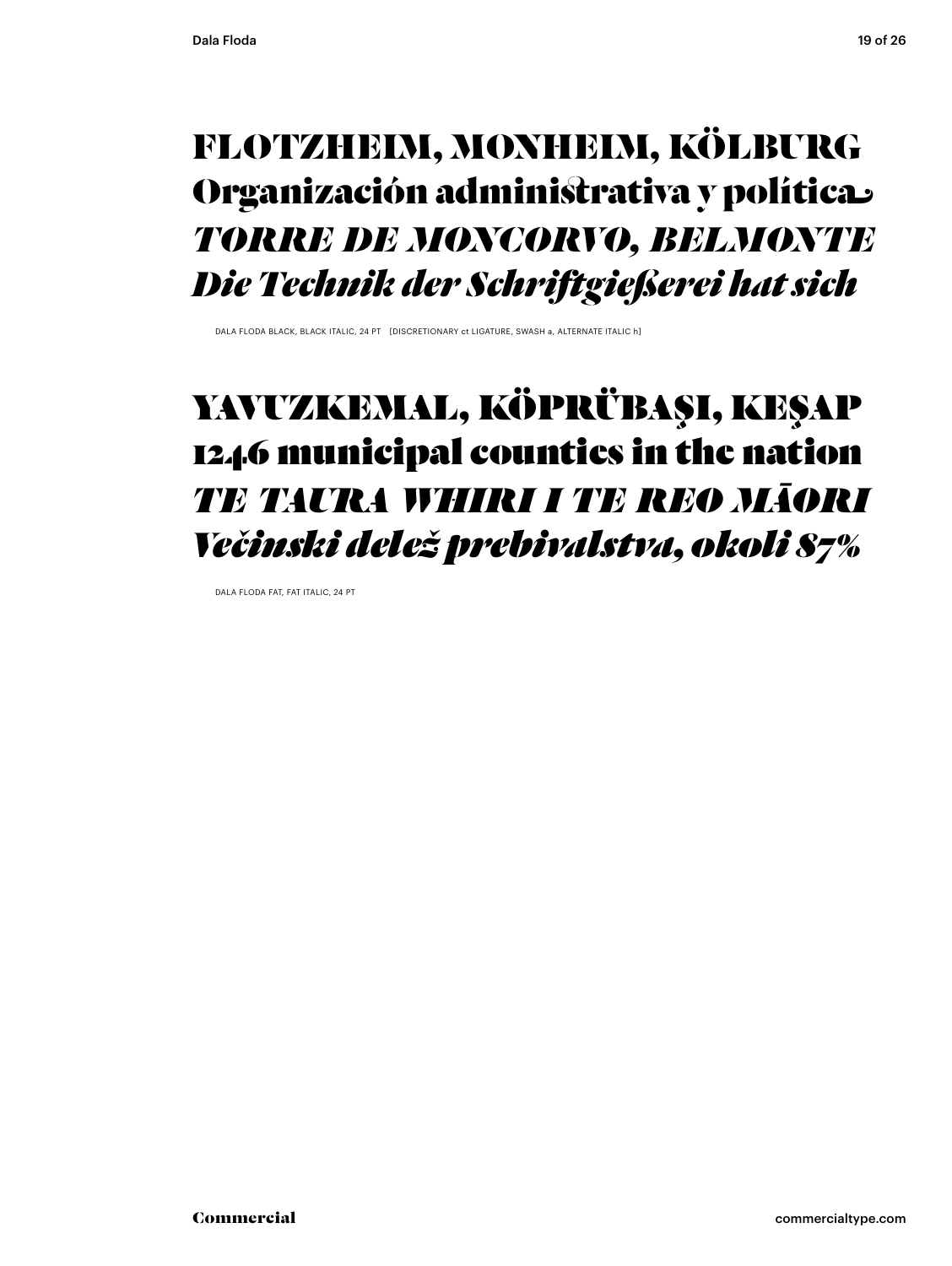### Sesquicentennials DALA FLODA ROMAN NO. 2, 60 DALA FLODA ROMAN, 60 PT Autobiographical Photojournalism DALA FLODA BOLD, 60 PT [SWASH r] DALA FLODA MEDIUM, 60 PT **Grindavíkurbær** Decompensates



DALA FLODA FAT, 60 PT

DALA FLODA BLACK, 60 PT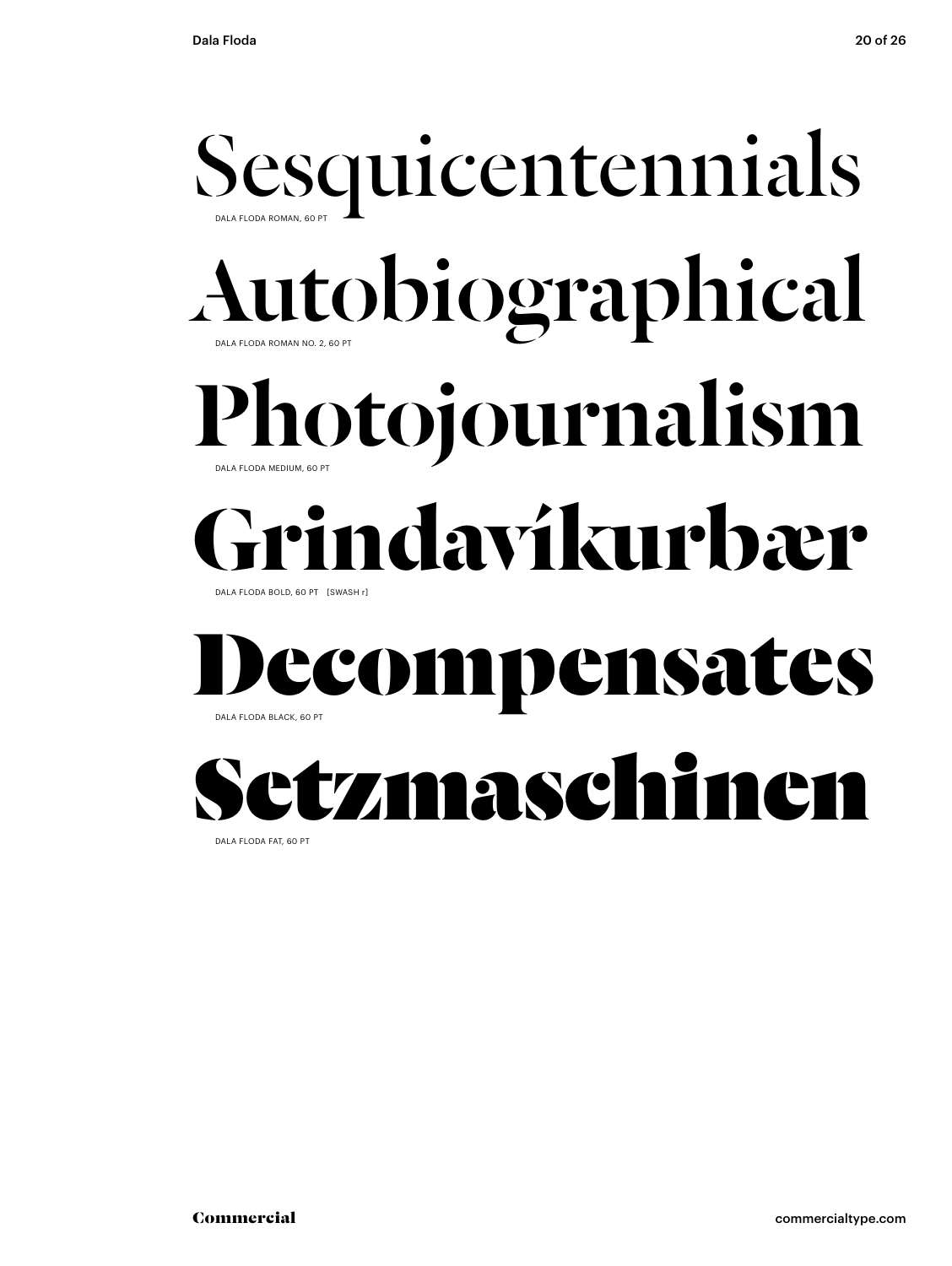*Utrechtse Heuvelrug*

DALA FLODA ITALIC, 60 PT

DALA FLODA ITALIC NO. 2, 60 PT [SWASH R] *Bouches-du-Rhône*



DALA FLODA MEDIUM ITALIC, 60 PT



DALA FLODA BOLD ITALIC, 60 PT



DALA FLODA BLACK ITALIC, 60 PT



DALA FLODA FAT ITALIC, 60 PT [SWASH F k]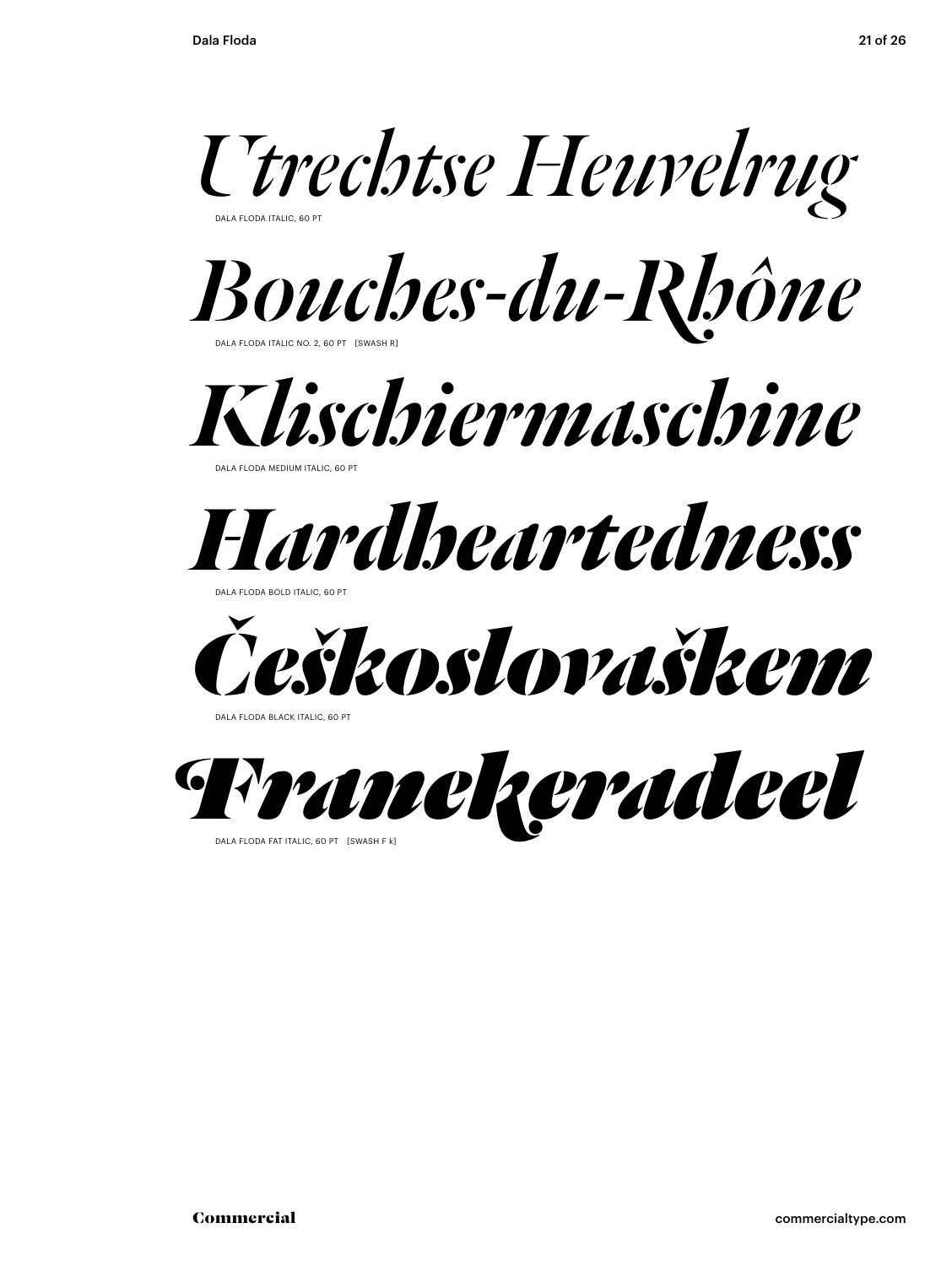| <b>UPPERCASE</b>                         | ABCDEFGHIJKLMNOPQRSTUVWXYZ                                                                                                                                                                                                                               |
|------------------------------------------|----------------------------------------------------------------------------------------------------------------------------------------------------------------------------------------------------------------------------------------------------------|
| LOWERCASE                                | abcdefghijklmnopqrstuvwxyz                                                                                                                                                                                                                               |
| LOWERCASE                                | ABCDEFGHIJKLMNOPQRSTUVWXYZ                                                                                                                                                                                                                               |
| STANDARD PUNCTUATION                     | $\{ \{;\hat{c}\}.\,,\ldots\cdot\text{---}() \} \{\}/ \backslash\mathcal{K}^{\star}(\hat{w}^{a\cdot\!\ast\!\cdot\!\ast\!\cdot\!\ast\!\ast\!\ast\!\ast\!\ast\!\ast\!\ast\!\ast\{\text{---}\}^{\text{even}}\}$                                              |
| ALL CAP PUNCTUATION                      | $\{ \mathcal{E}^{\mathcal{P}}_{\mathbf{r}}\mathcal{E}^{(0)}_{\mathbf{r}}\rangle = -\left(\int_{\mathbb{R}}  \mathcal{E}^{(0)}_{\mathbf{r}}  \right) \cdot \left(\mathcal{E}^{(0)}_{\mathbf{r}}\right) \cdot \left(\mathcal{E}^{(0)}_{\mathbf{r}}\right)$ |
| SMALL CAP PUNCTUATION                    | 1!3                                                                                                                                                                                                                                                      |
| LIGATURES                                | fb fh fi fj fk fl ff ffb ffh ffi ffj ffk ffl ffr                                                                                                                                                                                                         |
| PROPORTIONAL OLDSTYLE<br>default figures | \$£€\\\$123.4.567890¢f %% <sup>a0#</sup> ********                                                                                                                                                                                                        |
| PROPORTIONAL LINING                      | \$£€\\\$1234567890¢%%^*************                                                                                                                                                                                                                      |
| PROPORTIONAL SMALL CAP                   | \$£€¥1234567890¢f %‰                                                                                                                                                                                                                                     |
| PREBUILT FRACTIONS                       | $\frac{1}{2}$ $\frac{1}{3}$ $\frac{2}{3}$ $\frac{1}{4}$ $\frac{3}{8}$ $\frac{1}{8}$ $\frac{3}{8}$ $\frac{5}{8}$ $\frac{7}{8}$                                                                                                                            |
| <b>NUMERATORS &amp;</b><br>DENOMINATORS  | 1234567890/1234567890                                                                                                                                                                                                                                    |
| SWASH UPPERCASE                          | QQY&XYŸŶŶ                                                                                                                                                                                                                                                |
| SWASH LOWERCASE                          | adehbmmrttz                                                                                                                                                                                                                                              |
| SWASH SMALL CAPITALS                     | <b>YÝŸŶ</b>                                                                                                                                                                                                                                              |
| <b>SWASH LIGATURES</b>                   | ct st ct st fr ffr                                                                                                                                                                                                                                       |
| <b>ACCENTED UPPERCASE</b>                | ÁÂÀĂĂĂĂĂĄÅÆÉÇĆČĈŎĎĐÉÊÈËĔĒĒĞĜĢĠĦĤÍÎÌ<br>ÏİĪĮĨĬĴĶŁĹĽĻĿÑŃŇŊÓÔŎŎŎŐŌØØŒŔŘRŠŚ\$Ŝ\$<br><b>ÞŤŢŦŰŨŨŬŬŰŪŲŮŨŴŴŴŸŶŶŸŽŹŻ</b>                                                                                                                                          |
| <b>ACCENTED LOWERCASE</b>                | áâàäåããāaåææçćčĉċďđðéêèëěeēçğĝģġħĥıíîìïīiīíĭiĵķłĺľļŀñńň<br>n'nnóôòöőőöøøœŕřŗßšśşŝşþtṭúûùüŭűūụůũẃŵŵ₩ŸŶvŸžźż                                                                                                                                               |
| <b>ACCENTED SMALL CAPS</b>               | ÁÂÀÄÅÃĂĀĄÅÆÆÇĆČĈÒĐÉÊÈËĔĔĘĞĜĢĠĦĤÍÎĨĬĪĮĨĬĴĶŁĹ<br>ĽĻĿŃŃŇŊŊŎŎŎŎŎŎŎØŎŒŔŘŖŠŚŞŜŞÞŤŢŦŰŨŨŬŰŰŨŲŮŰ<br>ŴŴŴŸŶŶŸŽŹŻ                                                                                                                                                    |
| ACCENTED SWASH<br>LOWERCASE              | ۿۦۿۦۿۦۊۦ؋؞؋؞؋؞؋۠ؠ؋ڷ؞ڟۦڟۦڟ؞ڟ؞؋؞؋<br>ٲٮڷٮڬٵ۠ٮٲۑٲٮ۩؊ۺۺ؋؇؋؆ڡ۩ڹٵڟٲٮٲڟ                                                                                                                                                                                         |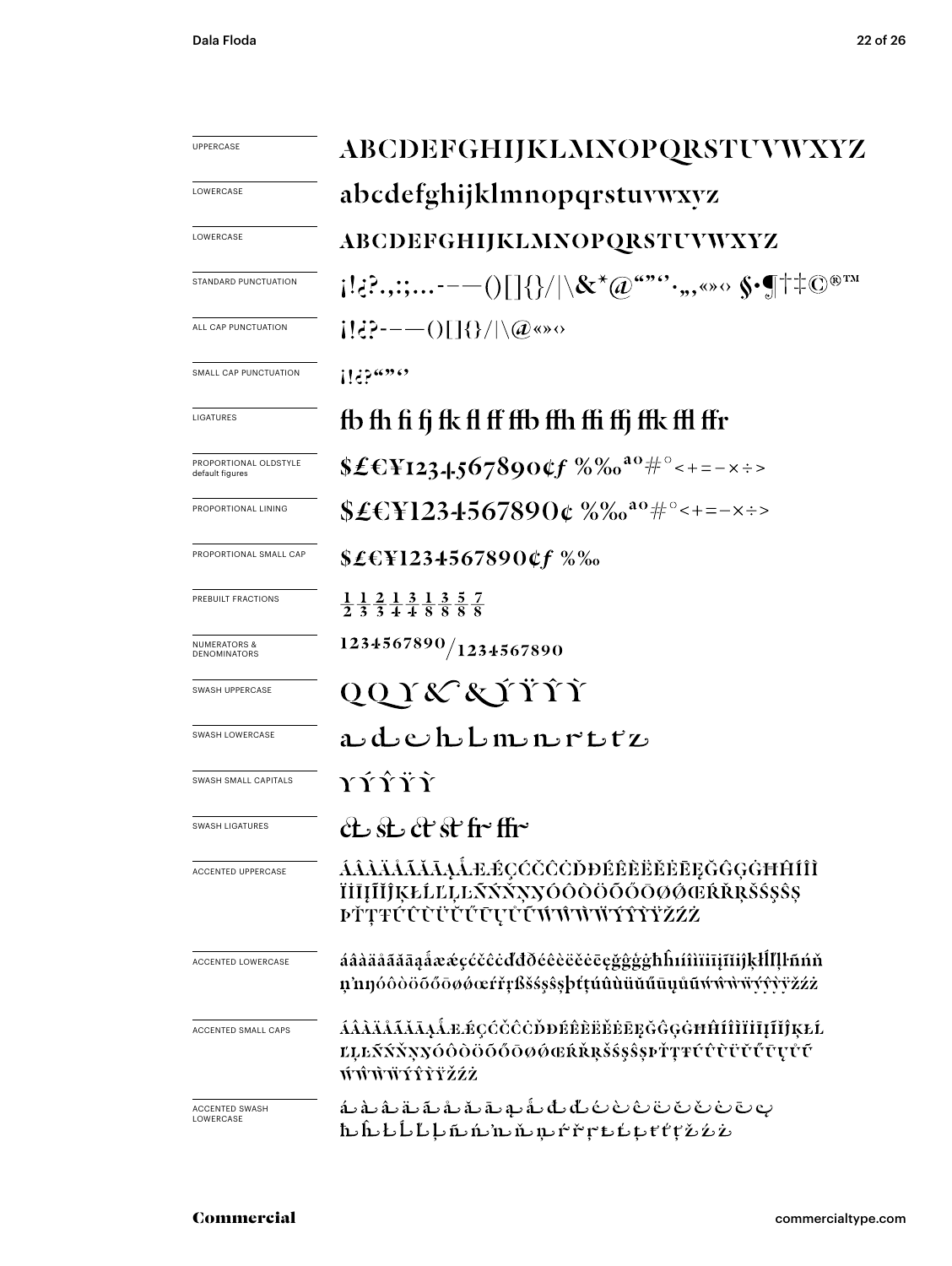| <b>UPPERCASE</b>                          | ABCDEFGHIJKLMNOPORSTUWXYZ                                                                                                                                                                                                                                                                                                                                                                                                                                                                                                                                                                                    |
|-------------------------------------------|--------------------------------------------------------------------------------------------------------------------------------------------------------------------------------------------------------------------------------------------------------------------------------------------------------------------------------------------------------------------------------------------------------------------------------------------------------------------------------------------------------------------------------------------------------------------------------------------------------------|
| LOWERCASE                                 | abcdefghijklmnopqrstuvwxyz                                                                                                                                                                                                                                                                                                                                                                                                                                                                                                                                                                                   |
| <b>STANDARD PUNCTUATION</b>               | $\{ \langle i^2_i, \ldots \cdot - - () / /\} / \rangle /  \circlearrowright^{\star} \langle \emptyset \rangle^{\omega_{\infty}}, \ldots \circ \circ \langle \hspace{-0.2em} \langle \bullet \rangle \langle \top \rangle + \circlearrowright^{\otimes \operatorname{TM}}$                                                                                                                                                                                                                                                                                                                                    |
| LIGATURES                                 | fb fb fi fj fk fl ff ffb ffb ffi ffi ffk ffl                                                                                                                                                                                                                                                                                                                                                                                                                                                                                                                                                                 |
| PROPORTIONAL OLDSTYLE<br>default figures  | \$£€¥1234567890¢f %‰ <sup>do</sup> #°<+=-×÷>                                                                                                                                                                                                                                                                                                                                                                                                                                                                                                                                                                 |
| PROPORTIONAL LINING                       | \$£€¥1234567890¢f %‰ <sup>ao</sup> #°<+=-×÷>                                                                                                                                                                                                                                                                                                                                                                                                                                                                                                                                                                 |
| PREBUILT FRACTIONS                        | $\frac{1}{2}$ $\frac{1}{3}$ $\frac{2}{4}$ $\frac{1}{4}$ $\frac{3}{8}$ $\frac{5}{8}$ $\frac{7}{8}$                                                                                                                                                                                                                                                                                                                                                                                                                                                                                                            |
| <b>NUMERATORS &amp;</b><br>DENOMINATORS   | 1234567890/1234567890                                                                                                                                                                                                                                                                                                                                                                                                                                                                                                                                                                                        |
| DISCRETIONARY LIGATURES                   | <i>Et is U st sp us</i>                                                                                                                                                                                                                                                                                                                                                                                                                                                                                                                                                                                      |
| SWASH UPPERCASE                           | $c$ $f$ $c$ $E$ $B$ $D$ ${\mathcal E}$ $E$ $F$ $G$ $I$ ${\mathcal J}$ $\widetilde f$ $K$ ${\mathcal J}$ $I$ ${\mathcal J}$ ${\mathcal J}$ ${\mathcal J}$ ${\mathcal J}$<br>$\mathcal{N} \propto \mathcal{Q} \propto \mathcal{Q} \propto \mathcal{R} \mathcal{R} \mathcal{T} \mathcal{Q} \mathcal{Q} \mathcal{Y} \mathcal{Z}$                                                                                                                                                                                                                                                                                 |
| SWASH LOWERCASE                           | $a$ $d$ $e$ $h$ $k$ $l$ $m$ $n$ $r$ $t$ $t$ $v$ $v$ $w$ $z$ $z$                                                                                                                                                                                                                                                                                                                                                                                                                                                                                                                                              |
| <b>SWASH LIGATURES</b>                    | EL. SL. Et St fr~ ffr~ Ex Th Th                                                                                                                                                                                                                                                                                                                                                                                                                                                                                                                                                                              |
| <b>ACCENTED UPPERCASE</b>                 | ĹĹĹĹĹĹĹĹĹĿĹ <i>ĿÉÇĆČĊŎĐĔÊĔĔĔĔĘĞĜĢĠĦĤĺÎĨĬĬ</i><br>ĪĮĨĬĴĶŁĹĽĻĿÑŃŇŊŊŎÔŎŎŎŎŌØØŒŔŘŖŠ\$\$\$\$PŤŢŦ<br><i>ぜҼҼѤѤѤѤѤѤѤѤѤѤѤѤѤѤѤ</i>                                                                                                                                                                                                                                                                                                                                                                                                                                                                                     |
| <b>ACCENTED LOWERCASE</b>                 | áâàäåããāaẩæéçćčĉċďđðéêèëĕēeğĝĝģbĥıíîìïījĩĭjķŀĺľḷŀñńňņ'nŋ<br><i>óôòöōőōøøœŕřŗßšśşŝşþtţŧúûùüŭűūųůū</i> ŵŵŵŵÿŷŷỳëźź                                                                                                                                                                                                                                                                                                                                                                                                                                                                                             |
| <b>ACCENTED SWASH</b><br><b>UPPERCASE</b> | $c\acute{t}$ $c\acute{t}$ $c\acute{t}$ $c\acute{t}$ $c\acute{t}$ $c\acute{t}$ $c\acute{t}$ $c\acute{t}$ $c\acute{t}$ $c\acute{t}$ $c\acute{t}$ $\acute{c}\acute{t}$ $\acute{e}\acute{c}\acute{e}\acute{c}\acute{c}$<br>$\dot{\varepsilon}$ $\bar{\varepsilon}$ $\varepsilon$ $\acute{x}$ $\acute{x}$ $\ddot{x}$ $\ddot{x}$ $\ddot{x}$ $\ddot{x}$ $\ddot{x}$ $\ddot{y}$ $\ddot{y}$ $\ddot{y}$ $\ddot{y}$ $\ddot{y}$ $\ddot{y}$ $\ddot{y}$ $\ddot{y}$ $\ddot{y}$ $\ddot{y}$ $\ddot{y}$ $\ddot{y}$ $\ddot{y}$ $\ddot{y}$ $\ddot{y}$ $\ddot{$<br>A 9 & 5 & 5 & 9 & 6 & 9 & 9 & 5 & 8 & 9 &<br>ŔŘŖPŤŢŦŴŴŴŴŕŶŶŸŽŹŻ |
| ACCENTED SWASH<br>LOWERCASE               | á â à ä ä å ā ă ā a a â â d đ é ê è ë ë ë ë ē<br>e the h k h h h h ji h ji h ji h ji h ji h h ji h ji<br>$\hat{\mathfrak{w}}$ $\hat{\mathfrak{w}}$ $\hat{\mathfrak{w}}$ $\hat{\mathfrak{z}}$ $\hat{\mathfrak{z}}$ $\hat{\mathfrak{z}}$ $\hat{\mathfrak{z}}$ $\hat{\mathfrak{z}}$ $\hat{\mathfrak{z}}$ $\hat{\mathfrak{z}}$                                                                                                                                                                                                                                                                                   |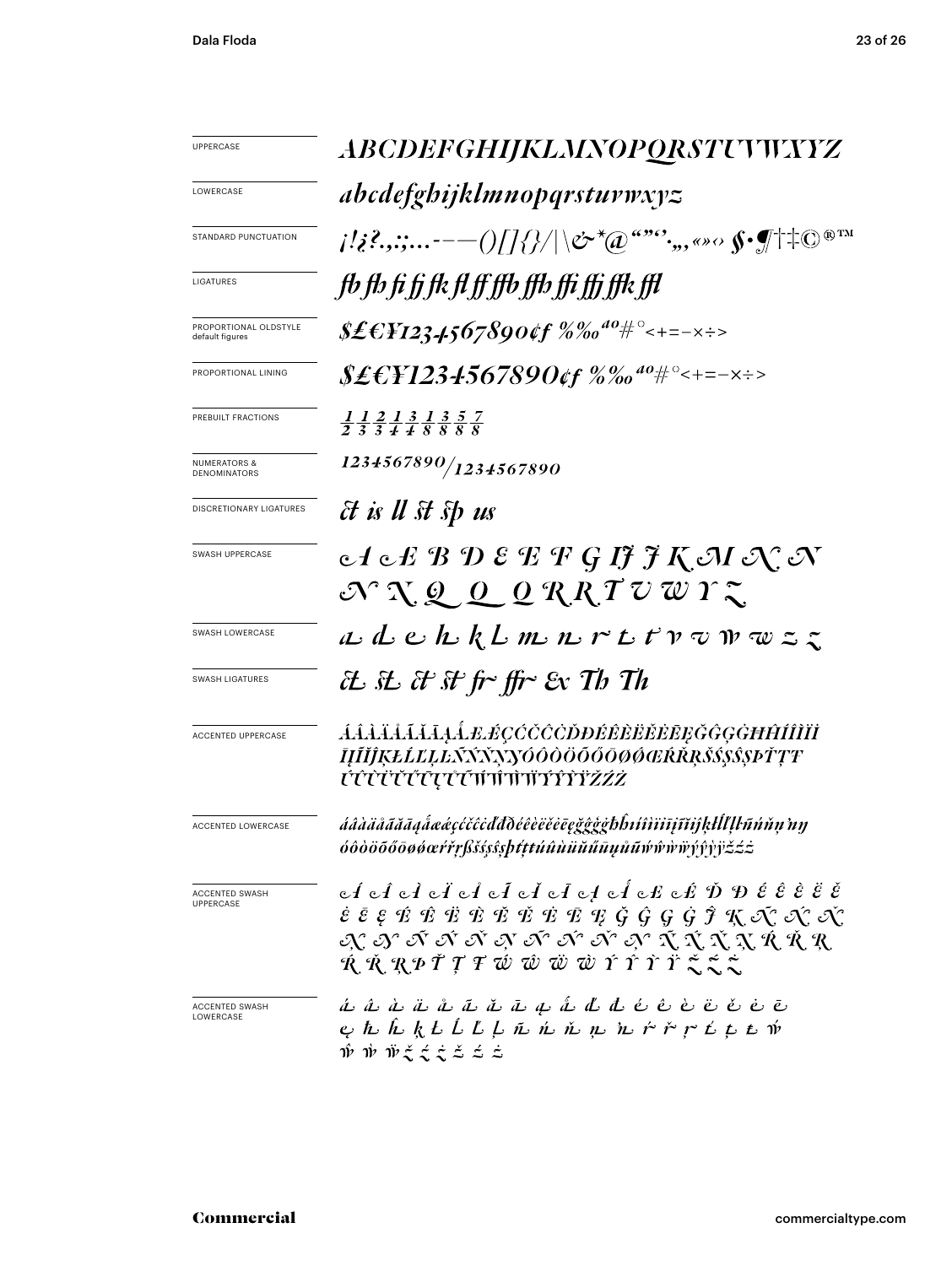| <b>OPENTYPE FEATURES</b><br>ROMAN & ITALIC            | <b>DEACTIVATED</b>                      |
|-------------------------------------------------------|-----------------------------------------|
| ALL CAPS                                              | 'Chips' & 2.4.65?                       |
| PROPORTIONAL OI DSTYLE<br>default figures             | £2374 €409 \$285                        |
| PROPORTIONAL LINING                                   | £2374 €409 \$285                        |
| PREBUILT FRACTIONS                                    | 2 I/2 I/3 2/3 I/4 3/4                   |
| <b>ARBITRARY FRACTIONS</b>                            | $2\frac{13}{72}\frac{13}{29}$ -1.5/6-1. |
| <b>DISCRETIONARY LIGATURES</b><br>ct st ligatures     | <b>Hasten Inactivity</b>                |
| <b>LANGUAGE FEATURE</b><br>Română (Romanian) s accent | Însuși conștiință                       |

'CHIPS' & 24.65? £237-1 €-109 \$285 £2374€409 \$285  $2\frac{1}{3}\frac{1}{3}\frac{2}{4}\frac{1}{4}\frac{3}{8}\frac{1}{8}\frac{3}{8}\frac{5}{8}$  $2^{13/72}$   $1^{3/29}$   $4^{5/64}$   $3^{4/24}$ **Hasten Inactivity** Însuși conștiință

**ACTIVATED** 

**OPENTYPE FEATURES**<br>ROMAN ONLY **ACTIVATED DEACTIVATED** 'Chips' & 3265.79? 'CHIPS' & 3265.79? 'Chips' & 3265.79? 'CHIPS' & 3265.79? **Youth Question** Youth Question YOUR QUILTS YOUR QUILTS Youthfully Quilt Youthfully Quilt

SMALL CAPS

ALL SMALL CAPS

SWASH O Y and related, final swashes apply only to the end of a line

STYLISTIC SET 1 Q Y and related

SWASH + STYLISTIC SFT 2 ternate t and related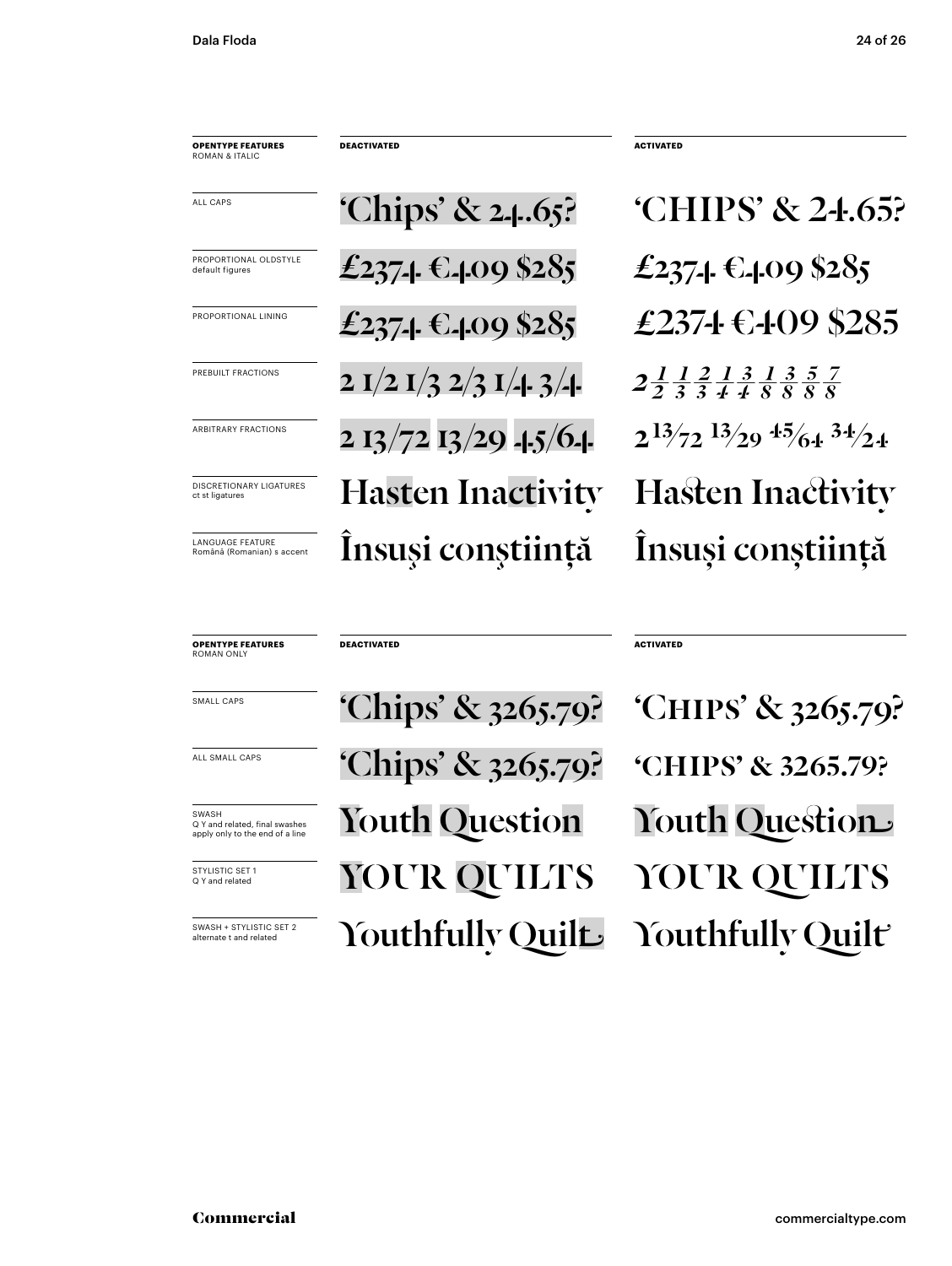**OPENTYPE FEATURES** ITALIC ONLY

A Æ B D E F G J K M N Q R T V W Y Z a d e h k l m n r t v w z and related (activates discretionary ligatures), final lowercase swashes apply only to the end of a line

**Jump ANTIQUE** Sump ANTIQUE  $\frac{1}{\text{DiscREITIONARY LIGATURES}}$  *Thespis Acts Basted Thespis Acts Basted*  $\overline{Y_{\text{S}}\text{VUSTIC SET O3}}$   $\overline{Y}OUTH$   $\overline{Y}AKNS$   $\overline{Y}OUTH$   $\overline{Y}AKNS$ **Archival Throwing and Throwing and Throwing STYLISTIC SET OI**<br>alternate h and related **Archival Throwing Archival Throwing** *Faker wildest tour Faker wildest tour* **ENQUIRE EDIT** SET OF THE SET OF **ENQUIRE EDIT JAZZ MAZES START SET OA CONCRET OF TALL START ARRIVERS** 

**DEACTIVATED ACTIVATED**